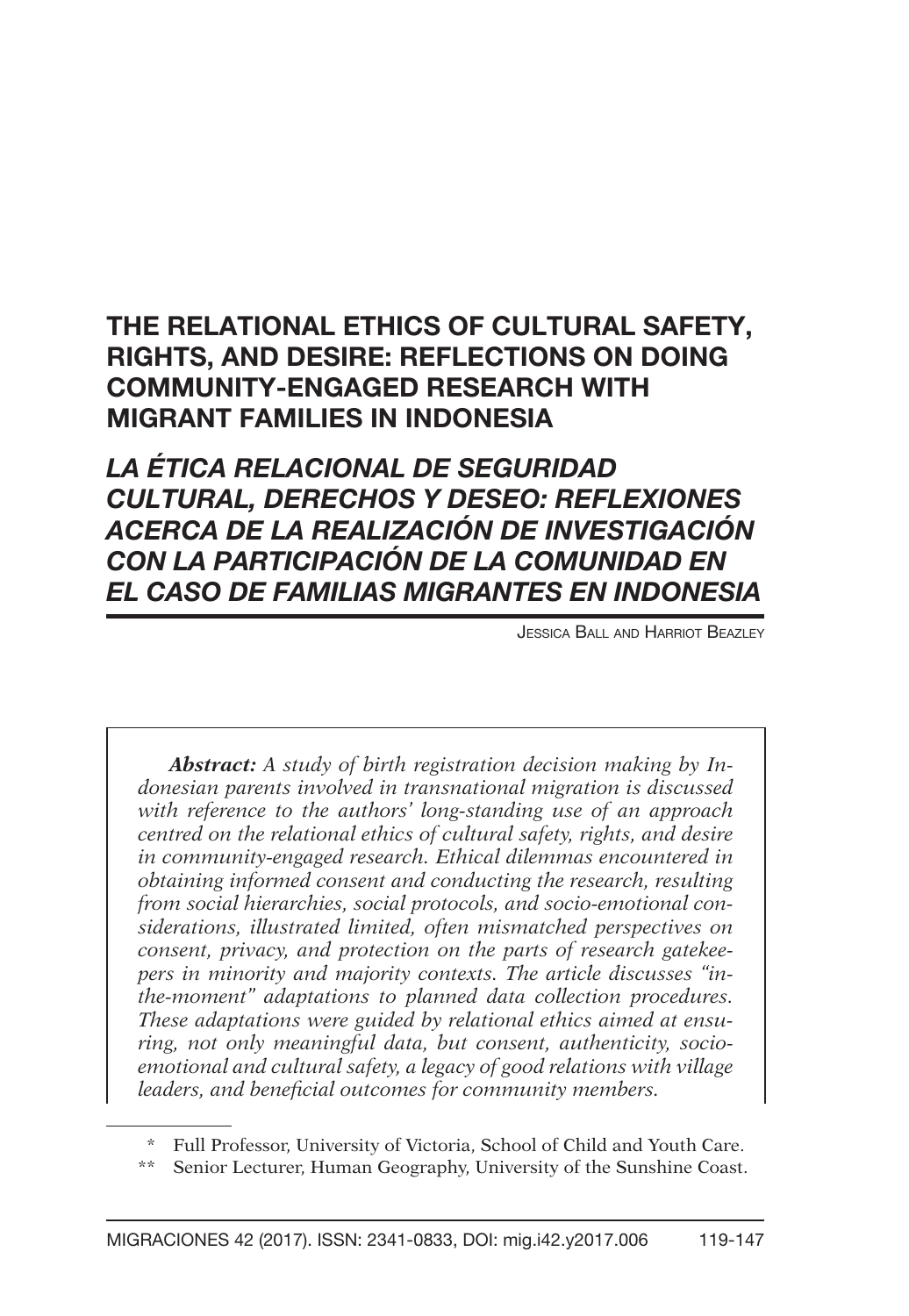*Keywords: community engagement; cultural safety; relational ethics; rights-based research; transnational migrants.* 

*Resumen: Este artículo trata de un estudio exploratorio sobre el proceso decisorio, a la hora de registrar el nacimiento de hijos, de padres y madres indonesios involucrados en migración transnacional. La discusión se realiza en referencia al esfuerzo continuado de las autoras para aplicar una aproximación centrada en la ética relacional de seguridad cultural, derechos y deseo en investigaciones con participación de la comunidad. Los dilemas éticos hallados durante la investigación para la obtención del consentimiento informado y la realización de la investigación – debidos a jerarquías y protocolos sociales y las consideraciones socio-emocionales presentes en el campo – expusieron perspectivas limitadas, a menudo incompatibles, sobre el consentimiento, la privacidad y la protección por parte de los gatekeepers ('guardianes'), entre investigaciones realizadas en contextos minoritarios y mayoritarios. El artículo considera las adaptaciones "en el momento" de los procedimientos planeados para la colección de datos. Estas adaptaciones se guiaron por la ética relacional con la intención de asegurar no solamente la colección de datos significativos, sino también consentimiento, autenticidad, seguridad socio-emocional y cultural, un legado de buenas relaciones con los líderes de las aldeas y resultados beneficiosos para los miembros de la comunidad.*

*Palabras clave: participación comunitaria; seguridad cultural; ética relacional; investigación basada en derechos; migrantes transnacionales.*

In the minority world (a.k.a. Global North), ethical praxis in social research has been guided by a predominantly legal framework and Eurocentric assumptions about privacy and autonomy. In the majority world (a.k.a. Global South), precedents for formulating, applying, and enforcing ethics guidelines are not as widely available. There is a clear need to animate discussion of ethical research praxis and to provide examples of how ethical dilemmas can be addressed in research involving vulnerable populations, including migrant communities, in the majority world. Several disciplines address ethical praxis with vulnerable populations, including children, marginalized families, and statistically "invisible" populations (e.g., unregistered, undocumented, stateless). However, the experiences, aspirations, and decision making of transnational migrants and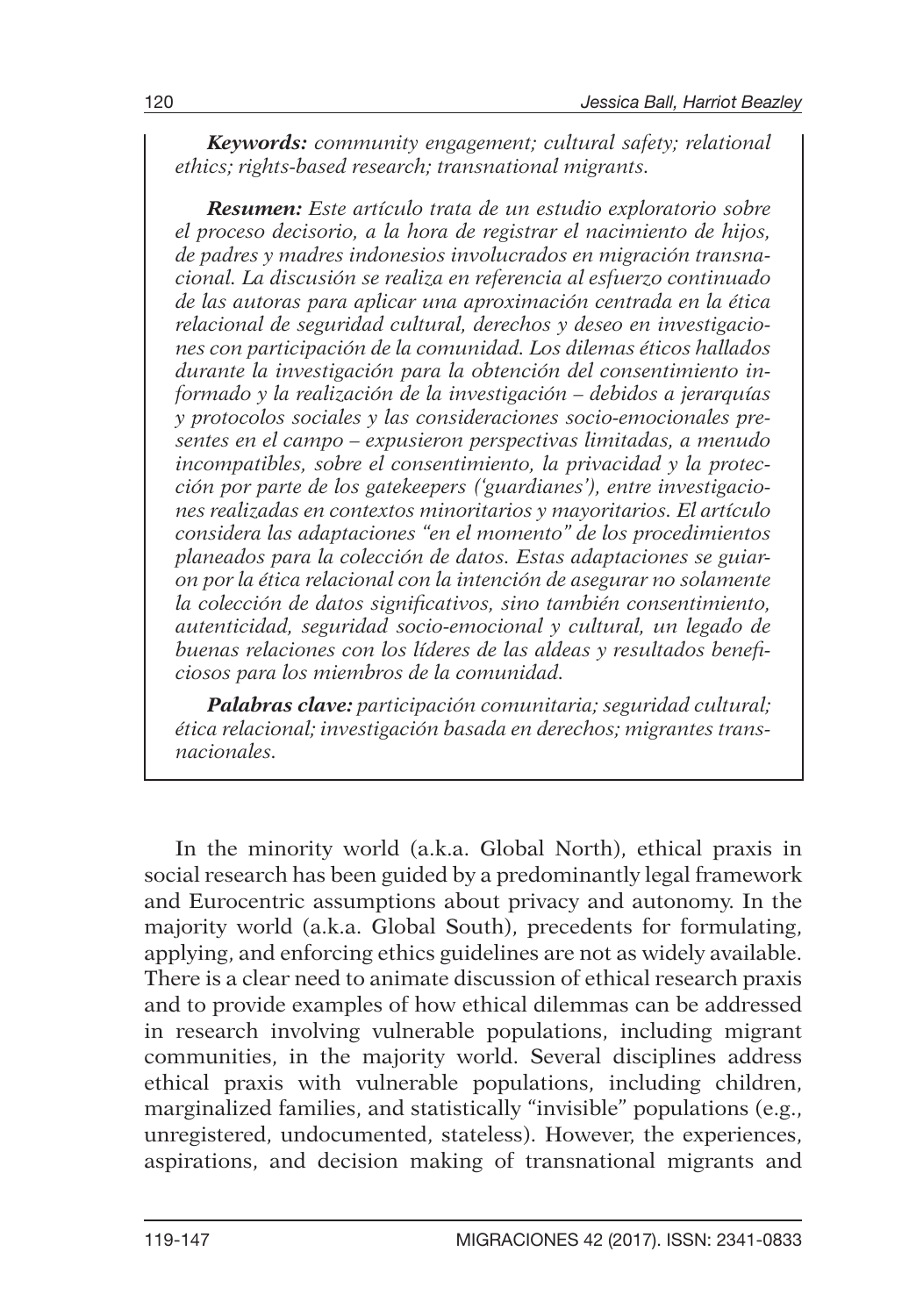their family members in the majority world are a relatively new focus of inquiry, making deliberations about ethical praxis timely.

In this article, we discuss our recently completed study of birth registration decision making by Indonesian migrant parents (Butt, Ball, and Beazley, 2015). Background to the research context is presented first, explaining the rationale for our study, and identifying ethical tensions that arose from the point of entry into the participating communities. Next, we elaborate three concepts that inform our community-engaged research—cultural safety, rights-based ethical praxis, and desire-centred rather than damage-centred research—and briefly discuss how they informed our relational ethics in this particular study. Relational ethics is a research approach which is informed by human rights. It requires an attitude of humility and respect, as well as responsiveness to local codes of conduct. Having brought these concepts to the fore, we provide a synopsis of the study, its participants, and its procedures, highlighting reciprocity and knowledge sharing. In the article's main section, we expand on the challenges we encountered and our on-the-ground responses. These included having to compromise the ethical principle of ensuring research participants' privacy and confidentiality given the impossibility of arranging private conversations within the adult male gatekeeping hierarchy, the open architecture of the local milieu, and the intrusively protective extended family support systems surrounding children who stay behind while parents migrate. Our concluding section reaffirms the value in community-engaged research of relational ethics intended to ensure, not only meaningful data, but also consent, authenticity, socio-emotional and cultural safety, and a legacy of both good relations with village leaders and beneficial outcomes for community members.

### **1. Transnational Migrant Families, Child Statelessness and Birth Registration**

Indonesia is one of the highest labour-sending countries in the world with an estimated six million Indonesians (2.5 per cent of the population) migrating annually (Hugo, 2008). The International Labour Organization (2013) estimates that between 1.4 and 2.8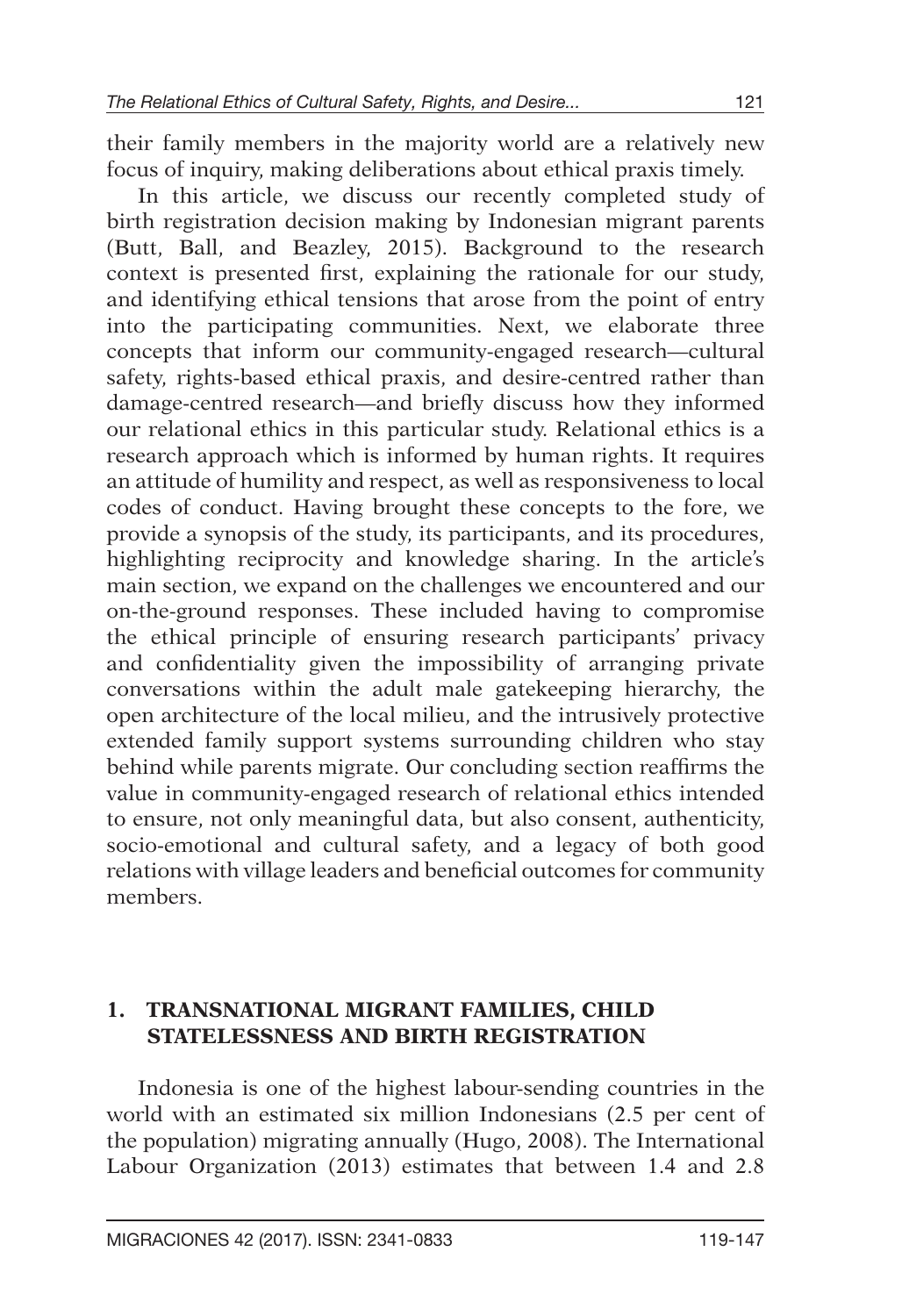million Indonesians annually pursue undocumented migration. Migration is enabled by unlicensed brokers who routinely make illegal arrangements to facilitate migration through unofficial routes using fraudulent documentation (Lindquist, 2010; Lindquist, Xiang and Yeoh, 2012). The process of obtaining formal documentation to migrate overseas to work is expensive, lengthy, and overwhelmingly complicated, especially for people in rural and remote ethnic minority communities with low social capital and lack of proficiency in the language used in civil registry offices. And, while parents travel to and from Indonesia without official identity documents for themselves, they are also likely to put a low priority on obtaining official documentation for their children. Other scholars have found that the more often and longer that Indonesian parents are abroad during their children's births and early years, the less likely the children are to have their births registered and the more their rights are at risk (Hugo and Ukwatta, 2010; van Waas, 2007). People who lack legal proof of their identity that ties them to a nation-state may be seen as falling outside of any nation's obligation to provide protection, basic services, and rights (Ball, Butt, Beazley, and Fox, 2014; UNICEF, 2013; van Waas, 2007).

Our study sought to determine links among migrant parents' meaning making and actions regarding birth registration, the risk of *de facto* statelessness, and a legacy of undocumented, unsafe migration for their children. This was a pilot study in a current program of research intended to explain the uneven distribution of birth registration across the majority world, where rural, poor, and migrant families have lower rates of birth registration. A goal of our research program is to inform strategies by local and nongovernmental organizations such as migrant advocacy groups, international organizations such as UNICEF, and village and provincial governments to improve access to rights and reduce the risk of statelessness for children of economically motivated labour migrants globally.

In the current study, challenges to conducting research included the social politics surrounding recruitment; surveillance by various stakeholders over the informed consent process and interviews; the impossibility of ensuring privacy for interviewees from protective family members and curious neighbours; and the sensitivity of highlighting birth circumstances and registration in a context where many children's births do not follow the dominant cultural norm and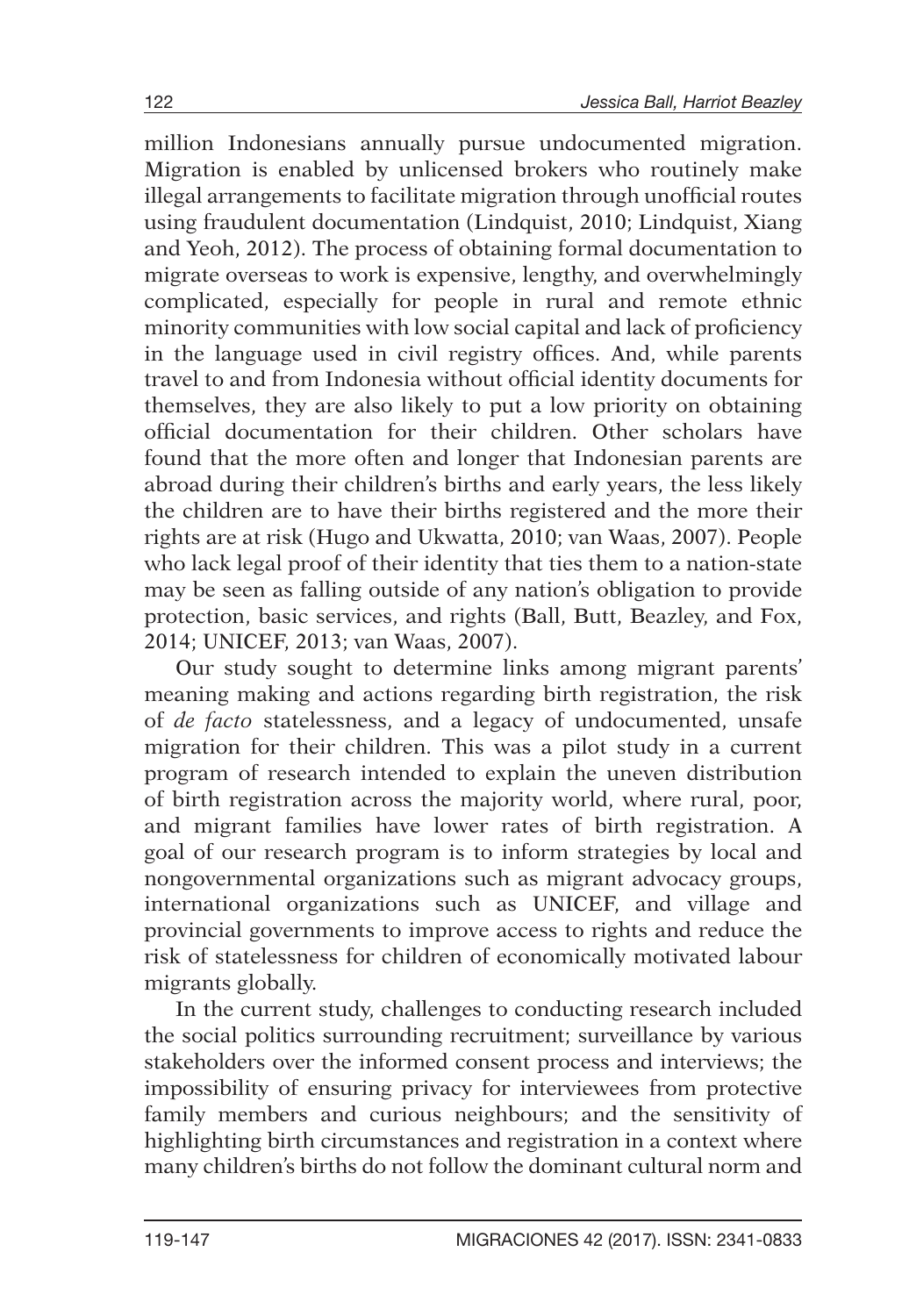most parents do not subscribe to civil registration procedures. The research team recognized the immediate need to rethink research ethics protocols typically upheld as the gold standard by universitybased research ethics boards in the minority world. In rethinking these protocols, we centre our approach on the relational ethics of cultural safety, rights, and desire. Before proceeding to the specifics of how our study transpired within gendered and hierarchical social, cultural, and religious contexts and interpersonal relationships, we elaborate on these three concepts, providing examples to demonstrate how they inform our approach to community-engaged research.

## **1.1. Cultural Safety**

In the first authors' home country of Canada, the concept of cultural safety has been useful for researchers engaged with marginalized populations. In these contexts, participation in research carries risks of feeling denigrated or exposing phenomena that may be psychologically retraumatizing or that may be contrary to state or public strictures and that may be psychologically retraumatizing. Although this concept has been explored largely in the field of health care for Indigenous Peoples (e.g. Ball and Peltier, 2011; Papps and Ramsden, 1996; Smye and Browne, 2002), we argue that it could be useful in migration studies, especially in the majority world where endogenous requirements for ethical praxis are often not codified. The concept shifts our gaze away from *what researchers do* in the field to focus on *what participant's experience* in their encounters with researchers. The concept seeks to heighten awareness that community members may experience safety or lack of safety for themselves and/or their cultural group as a result of the behaviours of often more privileged cultural outsiders. As researchers, we bring our own culturally bound codes of conduct and forms of interaction into communities. We request that community members comply with conditions that we and our gatekeeping research ethics boards see as ethical as well as productive of meaningful data. Unless the community uses its power to insist on actions that are culturally safe—that is, they do not threaten or erode the cultural integrity or well-being of the community and/or the cultural identity or dignity of individuals—the community as whole and individual participants could be harmed during research.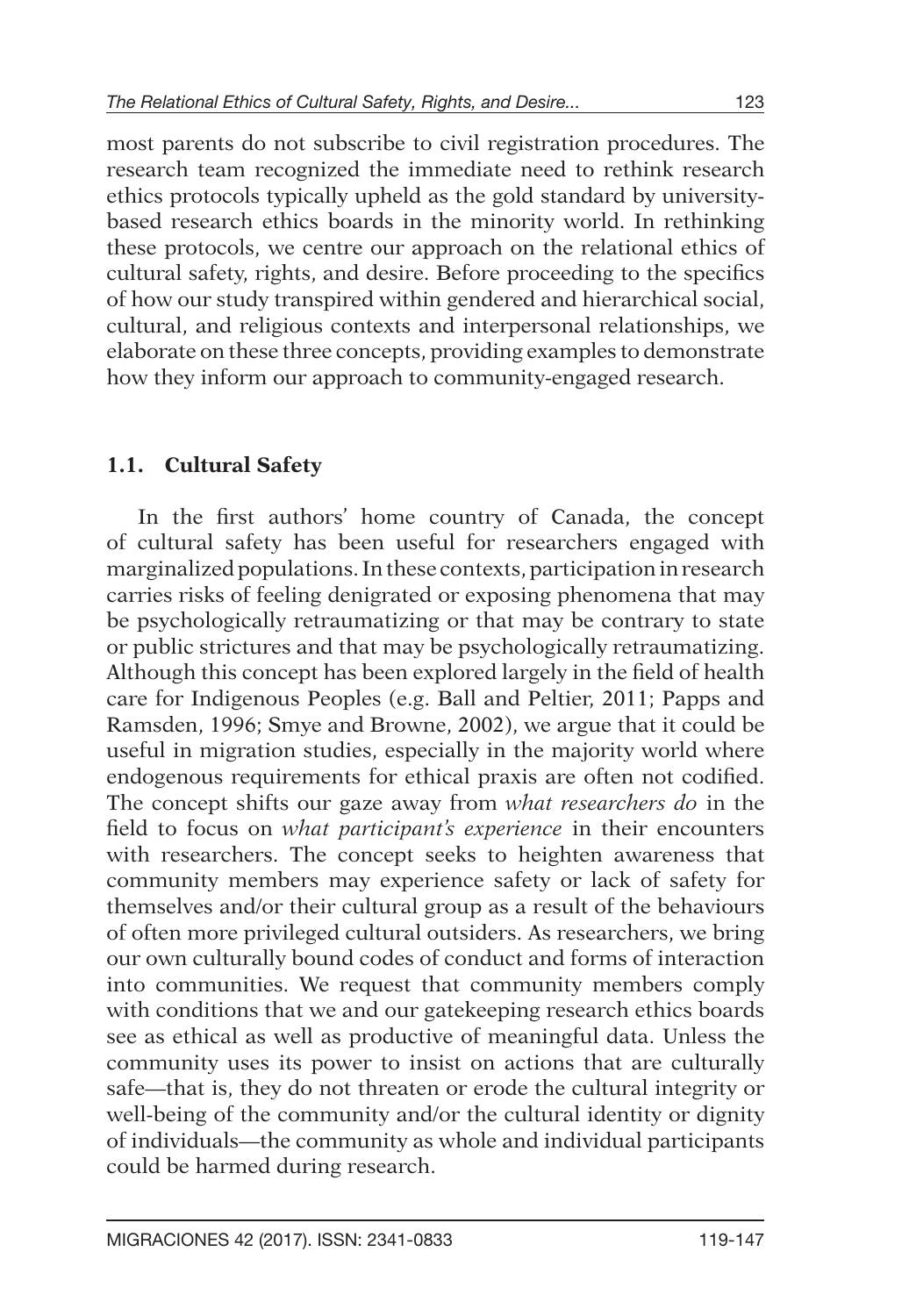We argue that principles of cultural safety, illustrated in Figure 1, could help researchers to: (1) anticipate potential ethical tensions in engagements with children and families involved in migration; (2) negotiate partnerships; (3) engage in culturally appropriate protocols upon entry into the field; and (4) discern and respond to cultural safety issues as they arise (Ball, 2014).

#### Figure 1 *Five principles to engender cultural safety in research. Source: Jessica Ball (2010)* Cultural 5 Principles Protocols Personal knowledge **Process** Partnerships **Positive** purpose Protocols Show respect - Ask permission/informed consent **Process** Seek cultural knowledge - Ask guestions Ensure equity and dignity for all parties Demonstrate reciprocity - Learning goes both ways Negotiate goals and activities Engage community accompaniment -<br>Find allies, mentors in community of practice Talk less, listen more Personal knowledge Hone critical consciousness of social location/power Positive purpose Who are you? Cultural affiliations, professional persona **Build on strengths** Introduce yourself in terms of your cultural identities Avoid negative labelling **Ensure confidentiality** Partnerships Be accountable Engage in relational practice founded on authentic encounters Do no harm Share knowledge vs. 'telling' Make it matter: Ensure real benefits Collaborative problem solving vs. expert/authority Strengthen mutual capacity vs. one-way 'delivery' Co-construct ways to move supports into place

Practicing these principles may increase the likelihood that research participants feel respected, included, and protected. Research involving migrant communities should have a positive purpose, with community members—ideally the participants themselves—vetting researchers' interpretations of data and plans to translate new knowledge into action, to ensure that the research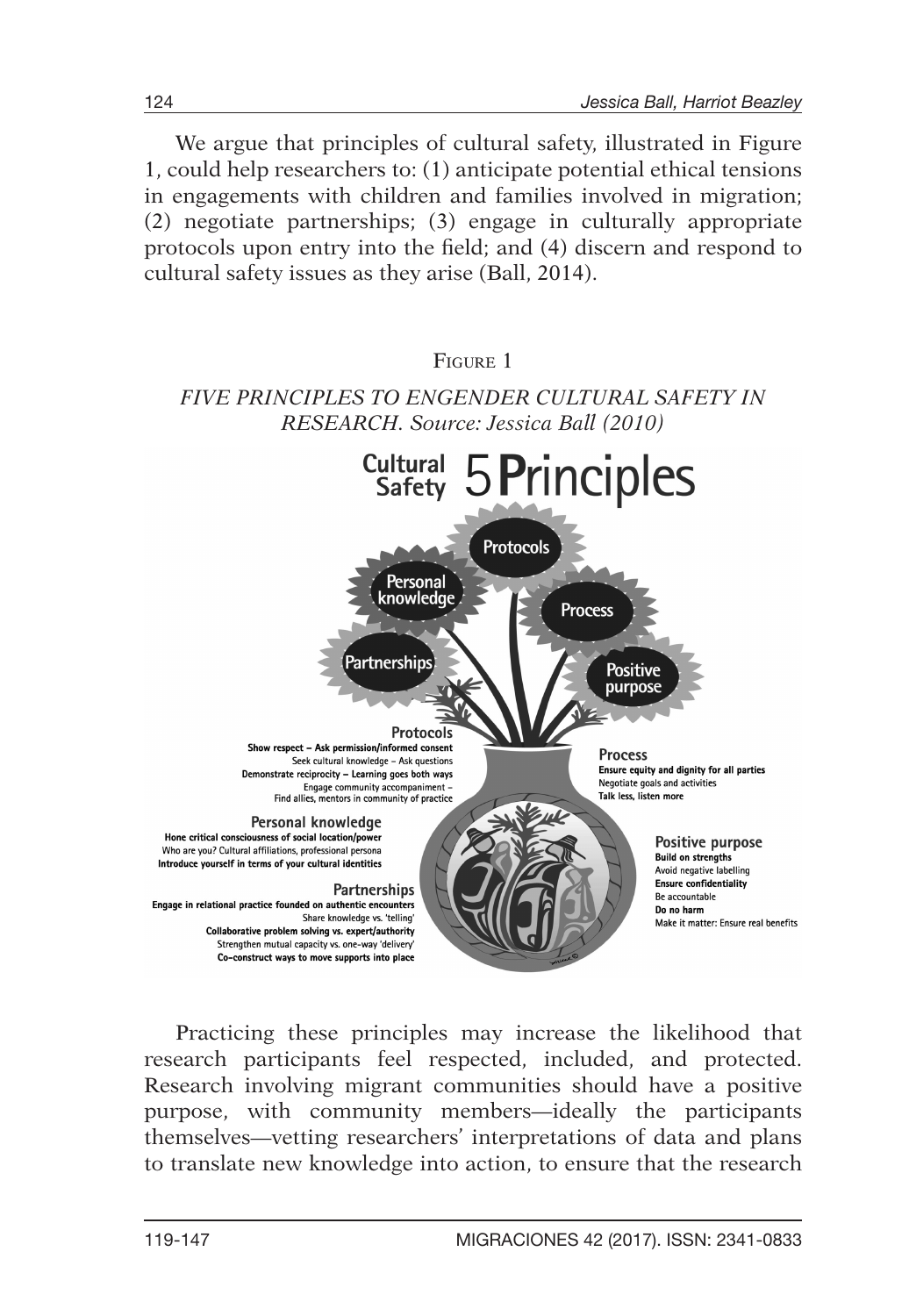does not become, wittingly or unwittingly, yet another instrument for their oppression (Ball, 2005).

In our study, six months after our final visit to community for data gathering, we asked village leaders of participating communities if we could return to share our findings. We were welcomed to spend time informally visiting households in the villages. We were able to meet with many participants to ask about changes and continuities in their birth registration and migration experiences since our previous visit, and to ask whether our summary interpretations of findings captured their personal experiences or were overgeneralized in ways that seemed to exclude them. Describing our interpretations in terms of implications for government policies and civil registration practices, we gathered feedback to refine our proposals for reforms. We then met with civil registry officials, provincial government officers, and nongovernmental and international organizations involved with birth registration or with transnational migration. We presented recommendations for action that had been endorsed by as many of the research participants as we had been able to contact in the field. These measures were intended to ensure the cultural safety of the study participants and their communities.

## **1.2. Rights-based Research**

Emerging out of the United Nations Convention on the Rights of the Child (United Nations General Assembly, 1989), and particularly Article 12, which enshrines children's right to have their views considered in matters affecting them, the concept of the right to be properly researched has been advanced by the second author, inspired by Ennew and her colleagues (Beazley, Bessell, Ennew and Waterson, 2011; Ennew et al., 2009). The concept is intended to promote responsive, mindful praxis that elides slavish adherence to prescriptive guidelines. A special issue of *Children's Geographies* (Beazley, Bessell, Ennew, and Waterson, 2009) explored applications of this concept to research in the majority world, including with children in families involved in labour migration. As contributors to the special issue (e.g. Abebe, 2009) vividly illustrate, even when processes for approval by university human research ethics boards have been followed, ethical dilemmas arise in the field, perhaps especially when the research encompasses children in the Global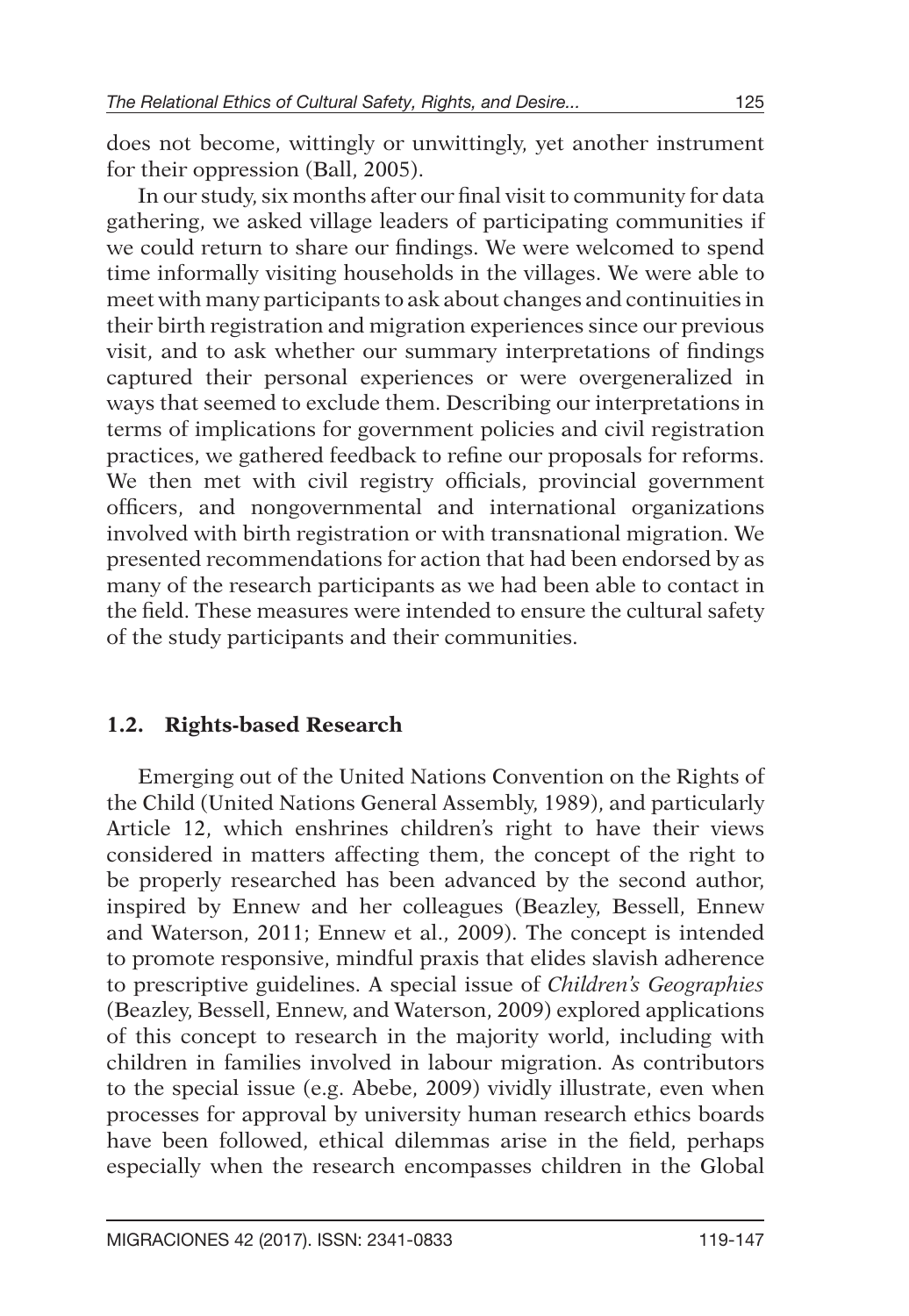South (Abebe and Bessell, 2014; Bessell, 2015).The special issue underscores the diversity and complexity of research contexts and the need for researchers to innovate and adapt methodologies and develop customized, flexible processes to ensure informed consent, social and emotional safety, and processes for self-expression that are meaningful to participants across varied social, cultural, economic, and political contexts. This rights perspective is extended in a special issue of *Early Education and Development* (Swadener and Polakow, 2011).

Our research emphasizes respect for children's autonomy in terms of giving or refusing consent and deciding where, when, and how they will participate. In the current study, children were invited to participate in the research, which included an exploration of their perceptions of transnational migration and its impacts on their lives.

## **1.3. Desire-centred Rather than Damage-centred Research**

Studies of legislation, policies, and practices governing migration experiences and on the personal, family, and social repercussions of parent migration could generally be classified as damage-centred research. There is growing concern about children who stay behind when parents migrate (Graham et al., 2012; Hugo and Ukwatta, 2010), fractured families (Baldassar and Merla, 2013), and the "care drain" (Lutz and Palenga-Mollenbeck, 2012; Williams, 2010). Our research is, in part, underpinned by similar concerns. Research elucidating inequities and harms as a result of social, economic, political, or legal conditions often argues for reparations or resources for migrant communities. Yet, damage-centred research can simultaneously inscribe simplistic constructions of children and families involved in migration as exploited, depleted, damaged, or broken. These constructions can reify hegemonic power structures that manufacture and maintain the social exclusion and vulnerability of members of migrant communities. This dynamic has been particularly conspicuous in studies that construct young people who migrate internationally as trafficked children, reinforcing a widely accepted unidimensional notion of young migrants as victims (Beazley, 2015).

Our research approach has been inspired particularly by Indigenous scholars who have contributed to understanding the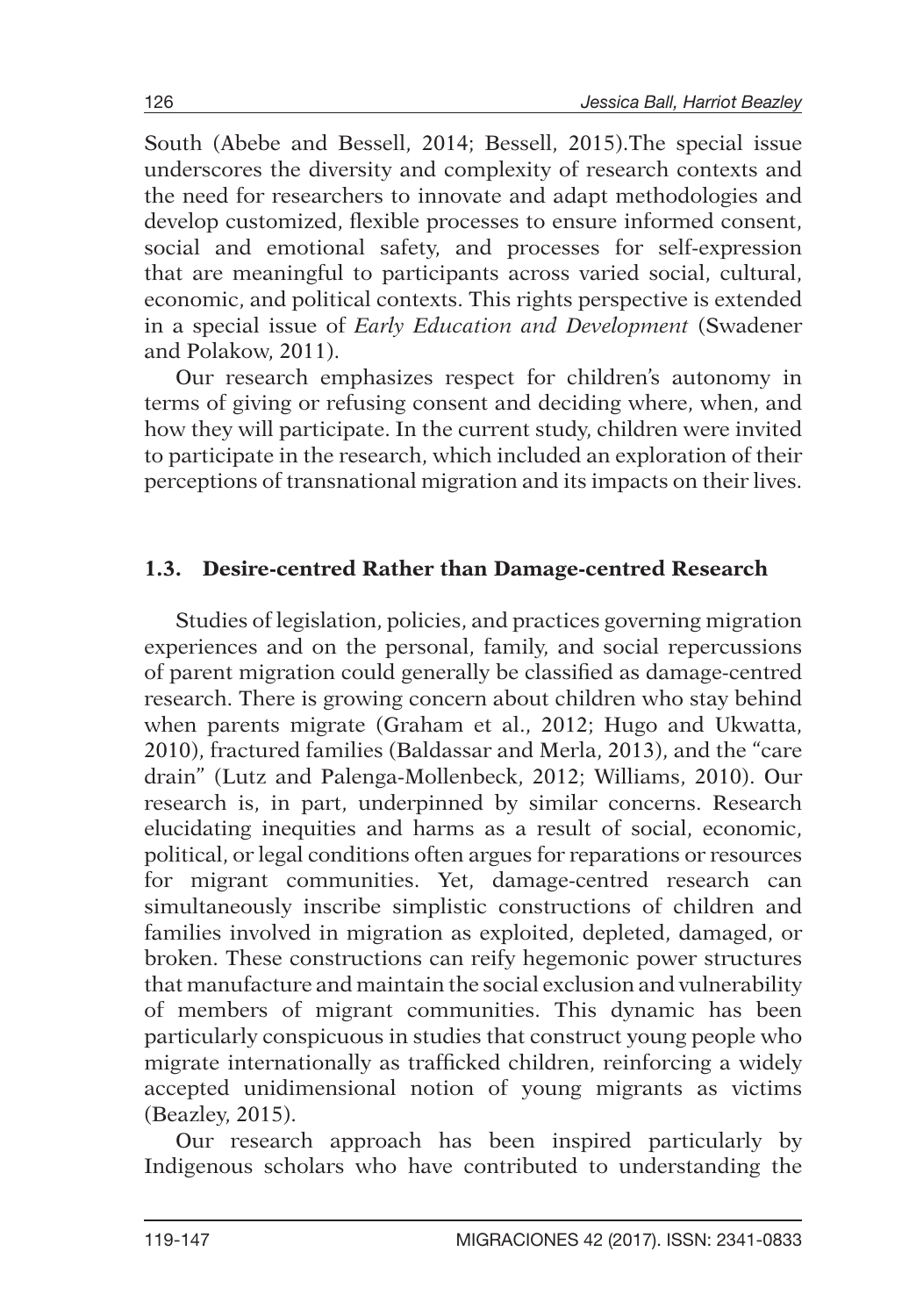ethics and impacts of damage-centred research, contrasting it to research that centres desire (Tuck and Fine, 2007). Tuck (2009) encourages researchers to frame ethical issues in research with oppressed peoples as questions of power and voice. Within this paradigm, we have found that motivations and outcomes of migration from Indonesia eschew simplistic binaries. Parents' decision making about whether and when to seek employment outside their country, and their reasoned plans for care and protection of children who stay behind are multidimensional (Butt et al., 2015). Our research challenges popular, homogenizing constructions of Indonesian households in the nexus of transnational migration as victims (e.g. of employment brokers and employers), criminals or "illegals" (e.g. particularly in reference to undocumented migration), or heroes (e.g. as the Indonesian government's media campaigns construct female transnational migrants as economic heroes of the nation).

We advocate a shift from damage-centred to desire-centred research in migration studies and uphold the importance of a rights-based approach that addresses children's right to have a role in making decisions about the conduct of research in which they are participants (Bessell et al., 2017). We argue for research practices with migrant communities that respect local cultures, provide psychosocial and cultural safety for participants, and do not disregard, disrupt, or erode connections among family and community members. Such approaches are likely to reduce risks to children, families, and communities and produce meaningful data.

## **2. The Study**

Our study occurred from 2013 to 2015 in four Sasak villages on the island of Lombok in Eastern Indonesia. Lombok is one of the poorest regions and one of the top three sources of transnational labour in Indonesia. Many villagers we talked to described subsisting on leaves from the forest and small rations of low-quality rice, either taken from share-cropped fields or provided by a government rice supplementation program for the impoverished. Most families struggle to sustain a sense of cohesion and emotional connection as adult family members circulate from home to work abroad. The impacts of parents' labour migration on children and families have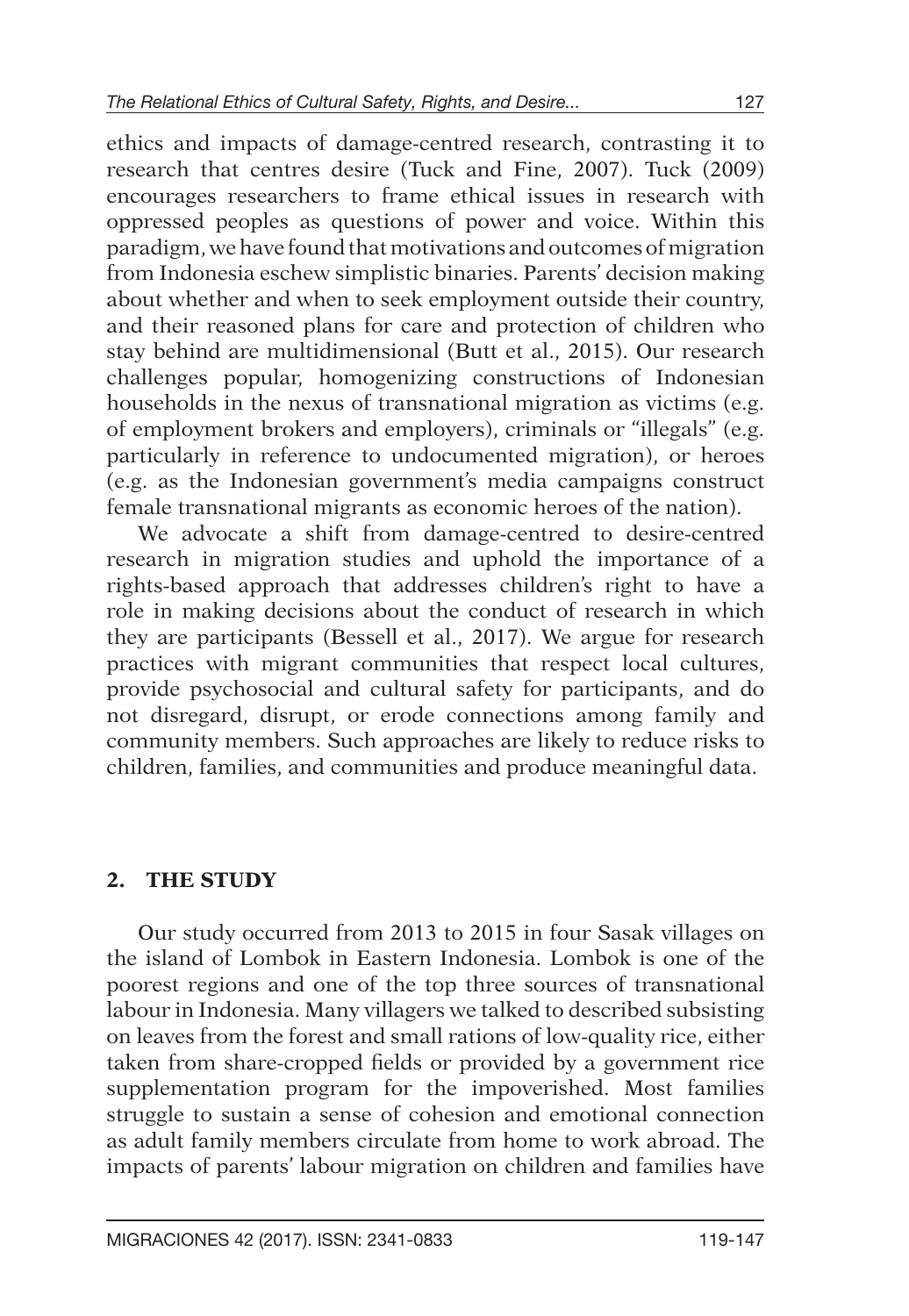been overlooked in government calculations of the costs and benefits of transnational labour migration or efforts to improve conditions for migrants (Bhabha, 2011).

We were motivated to do the study because birth registration is widely seen as a first step toward securing services for children, yet nonregistration is a persistent pattern among rural, poor, and migrating families in Indonesia. With no research to date on parents' reasons for not registering their children's births, government, civil registry, and international child rights and humanitarian agencies have based interventions on the assumption that migrant parents are simply "undersocialized" to the significance and process of birth registration. We began our study with the assumption that parents and older children were likely aware of government campaigns to promote birth registration and would be able to articulate how their decision either to pursue or postpone birth registration figured into their parenting and migration projects and their understandings of the links between birth registration, citizenship, and *de facto* statelessness.

Arrangements for the study built on the second author's formal interinstitutional partnership between her university in Australia and a university in Lombok and her collaborative relationships with local scholars, village leaders, and members of several rural villages where overseas migration by parents and grandparents is almost universal. The second author is proficient in Indonesian and had prior research experience in the region, including studies of circulating children. She had conducted research in the participating villages a decade earlier that had left a legacy of good feelings and tangible benefits. Both authors were familiar with Indonesian social protocols. Prior knowledge of the local Sasak cultural context and preexisting relationships with some of the village leaders and families was essential to entering and remaining as welcomed guests in the villages and to making practical arrangements for data collection.

### **2.1. Participants**

A requirement for inclusion in the study was being part of a family in which at least one parent had migrated overseas at least once in the past 10 years. Birth registration or other documentation was not a criterion for inclusion in the study.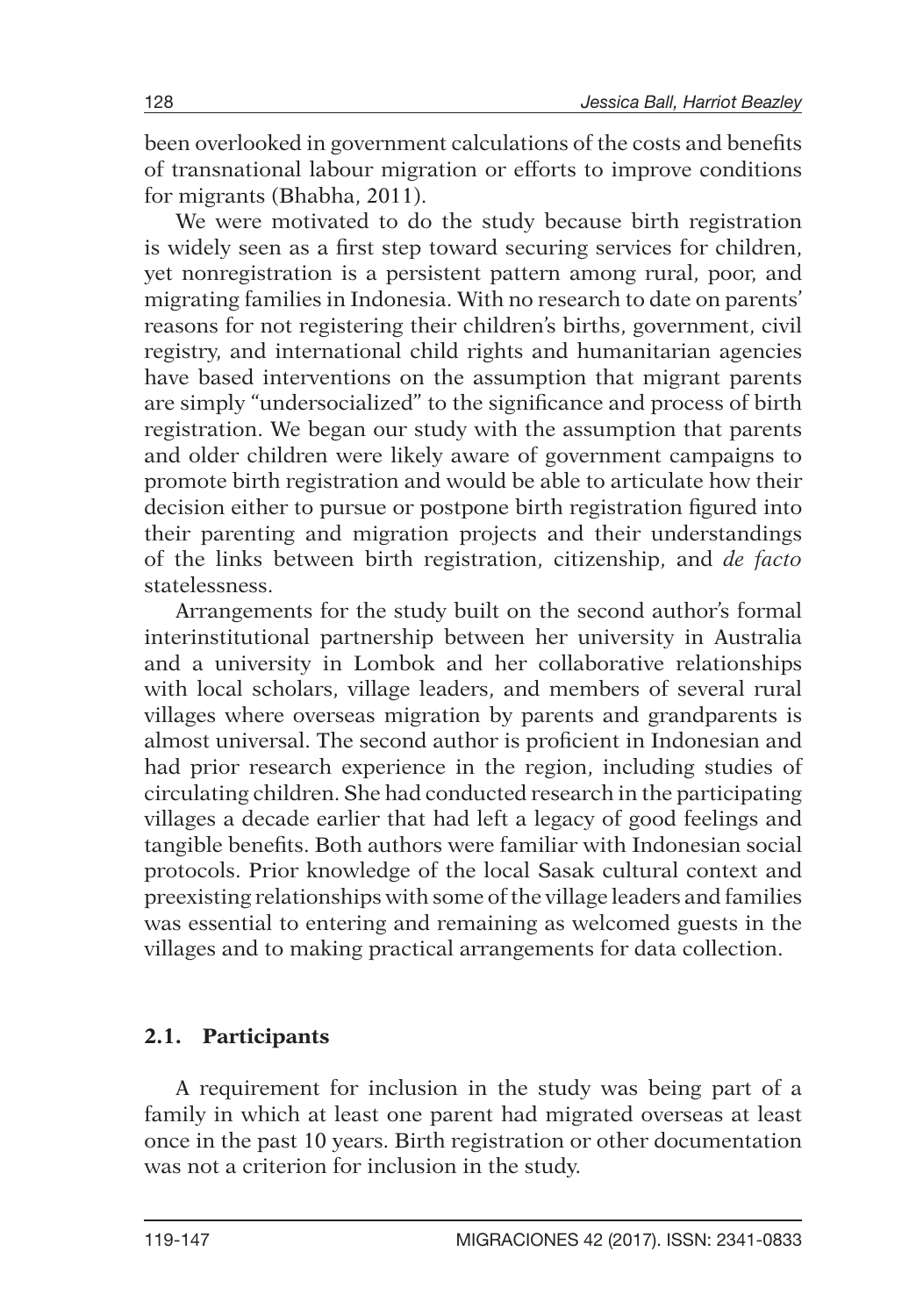We conducted interviews with 22 family groups mostly consisting of two adult caregivers and one child. All of the families had been involved in transnational labour migration for at least two generations. In most families, mothers and fathers had separately migrated for work, most often to Saudi Arabia or Malaysia, from one to seven periods of time. They were typically away for 18 to 24 months, although some families had not heard from a migrating parent for several years. Among the family groups, over half included a grandmother or aunt who had agreed to watch over one or more children of parents who were away. The children ranged from 7 to 15 years of age. Several older children informed us that they were preparing to migrate overseas in the very near future. None of the migrant family members or those anticipating migration were engaged in authorized (documented) migration or employment. Most were using brokers who made arrangements for their travel and employment for a fee.

We also conducted seven focus groups involving a total of 54 participants, including one group each with adolescent girls; a mix of adolescent girls and boys; a mix of men, women, and girls; teachers in a rural school; women; male village leaders; and a group of young fathers on a break from work overseas. All but two women in the groups had engaged in transnational migration, and all of the adolescents had at least one parent currently working out of the country.

## **2.2. Procedures**

Interviews and focus groups were conducted in Indonesian by one of the authors, with the aid of a Sasak language translator as needed, translated into English, and transcribed. The audiorecorded interviews were one to two hours and focus groups were one hour. Notes were taken by the research team. Participants were asked about (1) perspectives on birth registration and awareness of government efforts to increase access to birth registration; (2) steps taken to secure birth registration for children; (3) impacts of having or not having birth registration in terms of children's access to health services, nutrition supplementation, education, protection, etc.; and (4) experiences of family life and care for children in the context of parents' and grandparents' migration, including strategies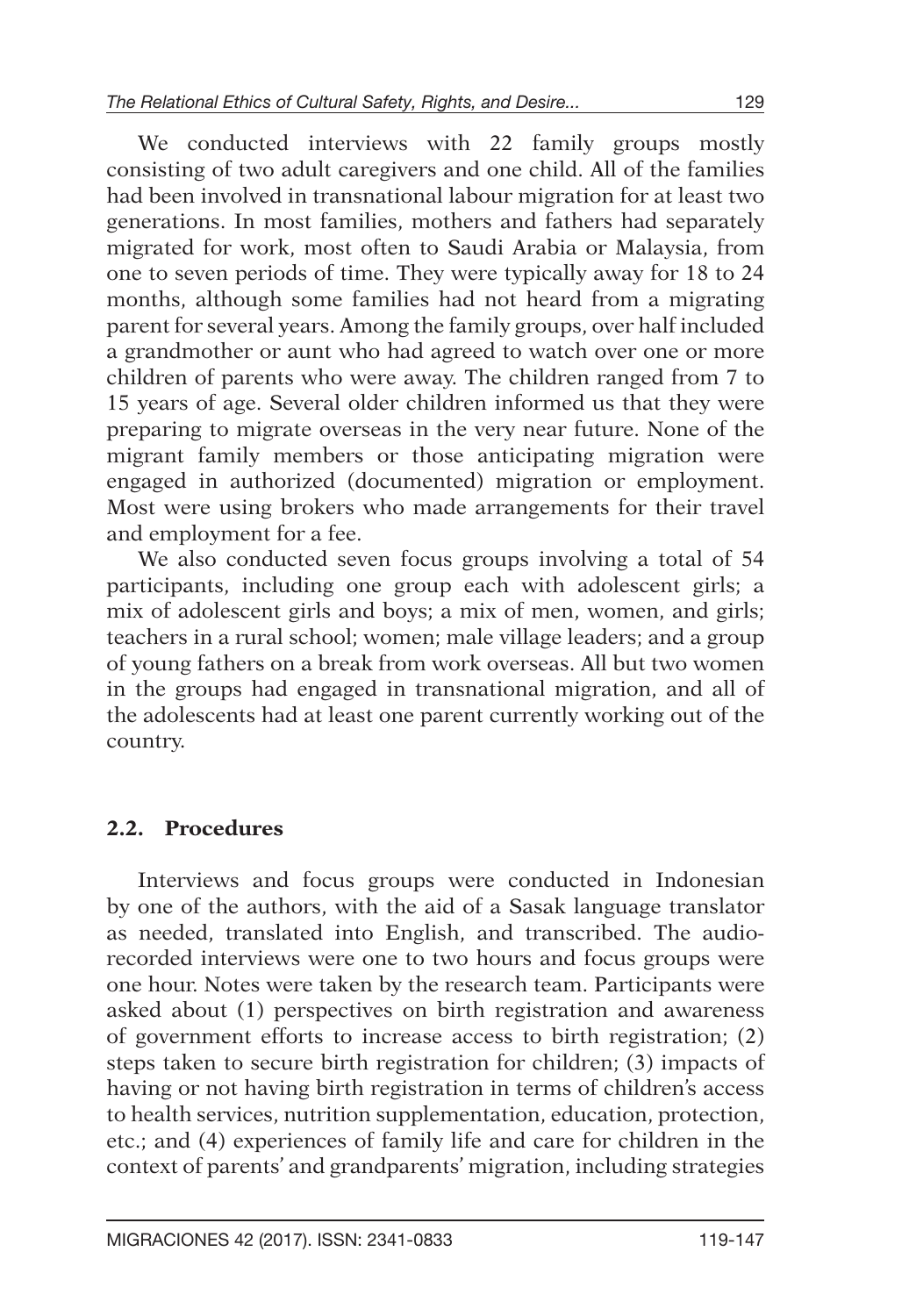for coping with the absence of migrant family members and benefits accruing to the family from migration.

The interviews allowed greater depth of discussion compared to the focus groups. Each adult interviewee was asked to show us their birth certificate if they had one (3 out of 22 adults showed their birth certificate) and to explain whether and how it mattered to them to have a birth certificate. Parents and grandparents were asked to explain their decisions and actions regarding their children's birth registration, care arrangements while they were working out of the country, and issues of sustenance, belonging, access to children's services, and hopes for their children's futures. Adult interviewees were also asked for demographic and income information, migration experiences and key events, strategies and documentation procedures and outcomes involving marriages, separations, divorces, births, and deaths, and family members' mobility, schooling, and health care.

## **2.3. Reciprocity and knowledge sharing**

We assumed an ethical responsibility to pay community members fair wages for their time to consider, arrange to participate in, and engage in the study. We agreed to return at the end of the project to provide summaries of findings in forms that participating communities could use to advance their own goals for understanding and advocacy. The villagers and head men expressed keen interest in the research, and the knowledge mobilization component of the study may have been a strong motivator of their participation.

## **3. Findings**

Our findings support the hypothesis that the more often and longer parents are out of the country at the time of their child's birth and during their early years, the less likely the child is to have their birth registered, and the more vulnerable they are to having their rights denied and their opportunities to flourish seriously constrained (Butt et al., 2015). Linkages were found among lack of wage-earning opportunities in the home community, low-skill, high-risk and low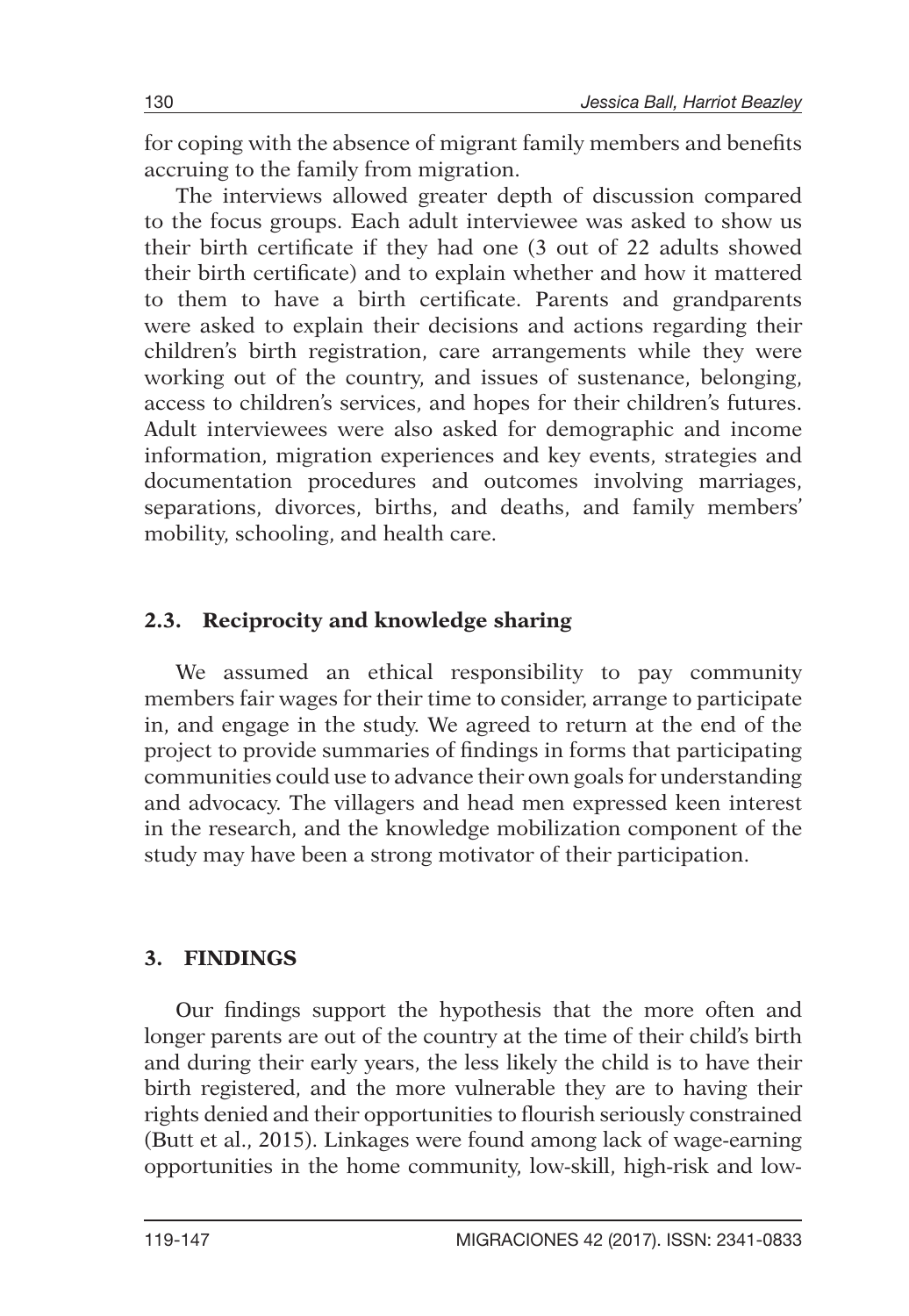pay transnational migration, and failure of recent government initiatives intended to make birth registration more readily accessible by multiplying civil registry offices and offering free registration during a child's first two months. Migrant parents who are away from the community typically for years at a time identified higher priorities for spending their time, money, and social capital during their brief visits home. As parents on the move, birth registration seems to them like a luxury ("nice but not now") that can be postponed until more basic needs are met, while statelessness seems an unwelcome but not unworkable alternative to registration. The slow and uneven pace of policy reforms and implementation of birth registration initiatives in a decentralized country contributes to a multigenerational legacy of statelessness, undocumented and unsafe migration, and exploitation of migrant workers by recruiters, employers, and sending and receiving countries. The findings reinforce calls by labour migration advocates and child advocates to provide protection and access to rights for children of migrants, including simplified and free birth registration close to home at any age and by proxy caregivers, as well as health care, education, and social inclusion (Australia Indonesia Partnership for Justice, 2014; Lubis, 2014).

Our findings are reported in greater detail elsewhere (Ball, Butt & Beazley, 2017; Butt et al., 2015). For the present purpose, we turn now to ethical tensions we encountered in our study that can be anticipated in other studies involving a statistically invisible, marginalized population within a closely knit, high-surveillance, patriarchal society in the majority world, where there are few precedents to guide ethical praxis that are culturally safe and community fitting.

#### **4. Ethical Dilemmas Regarding Informed Consent, Privacy and Confidentiality**

Decision making in research is determined, not only by investigators and members of the population of interest, but also by other stakeholders, including institution- and community-based research gatekeepers. These gatekeeping bodies often have positive intentions, for example, to protect investigators, participants, and/ or community partners. However, university-based gatekeepers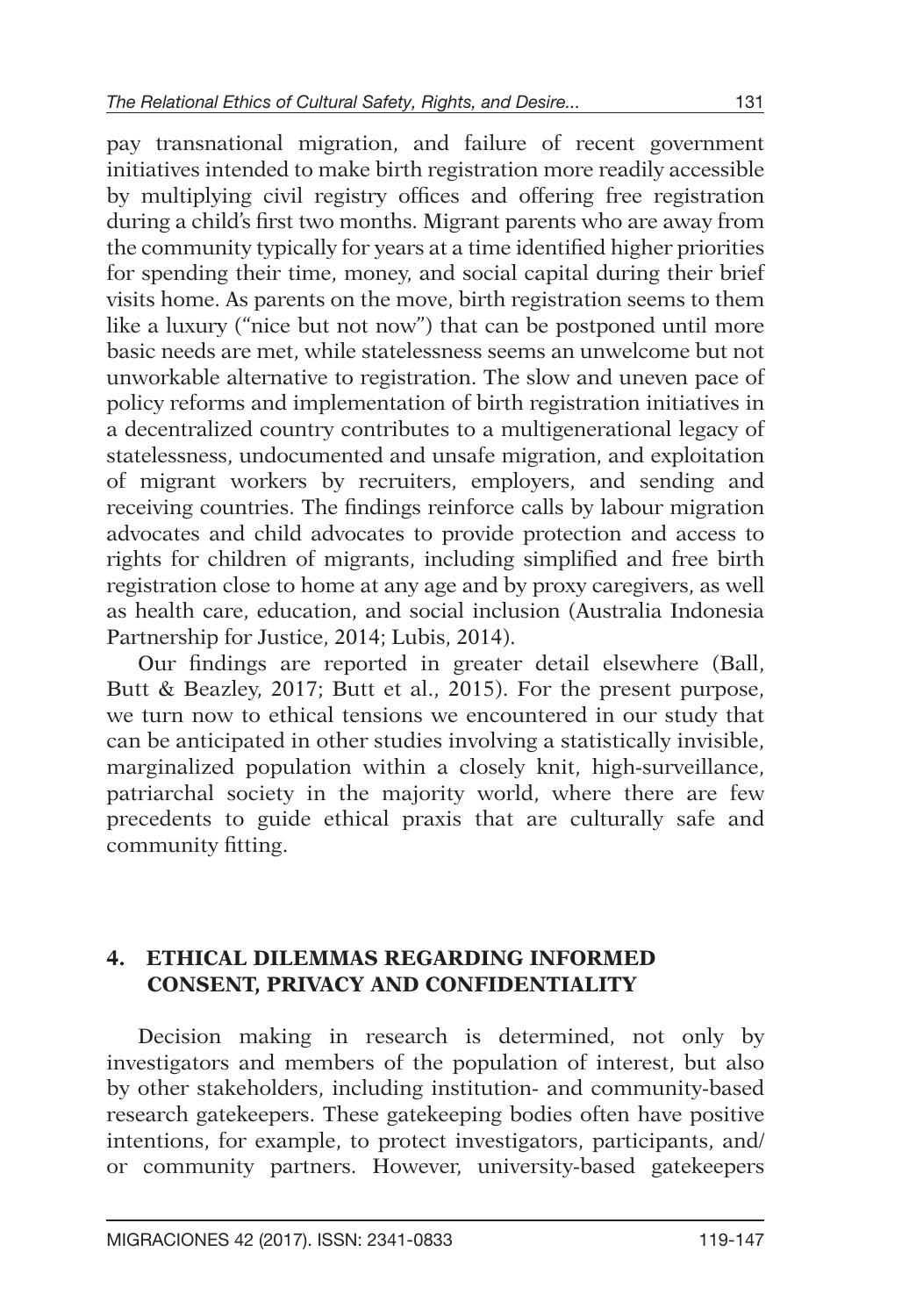(referred to below as ivory tower gatekeepers) usually have little basis for anticipating realities on the ground or insight into longrange research endeavors, which may including a goal to strengthen relationships with community members as a foundation for future research engagements. Community-based gatekeepers usually have little understanding of the requirements for sound data-gathering procedures. Yet gatekeepers often exert control over interactions surrounding recruitment, consent, data gathering, and dissemination that alter the timeline, cost, quality, and ultimate outcomes of the research. Multiple layers of gatekeeping affected the research process in our study. Below we discuss how ivory tower, local government, and village gatekeepers impacted privacy and confidentiality, recruitment, and consent to participate. We also discuss the pernicious power of paper in a community where few people read and write, and the ways that varying constructions of childhood, community-specific customs regarding privacy and social support, and the use of translators from outside the community impact ethical decision making.

### **4.1. Ivory Tower Gatekeepers**

Our reflections on issues of gatekeeping and consent derive from our experience negotiating the tension between the needs of our respective universities and academic disciplines (psychology, human geography) and the marginalized populations with whom we have previously engaged in research (Ball, 2014; Ball and Janyst, 2008; Beazley, 2003, 2015). During the study reported here, these tensions were amplified by the undocumented status of most community members and the emotional toll that family fragmentation due to migration was taking on children and families. In the first authors' home country of Canada, research is guided by the *Tri-council Policy Statement: Ethical Conduct for Research Involving Humans* (Government of Canada, 2014). Consequently, the requirements for arms-length participant recruitment, seeking written informed consent, and ensuring privacy and confidentiality during data collection complied with these standards, which rely heavily on legalistic conceptualizations of risk and invoke abstract philosophical principles such as nonmalfeasance, beneficence, autonomy, and fidelity (Fisher, 2000; Kitchener, 2000). In general, research ethics boards, focused as many seem to be on protecting the institution and its members, have earned the term "ivory tower ethics" (Sippola, 2006) because of their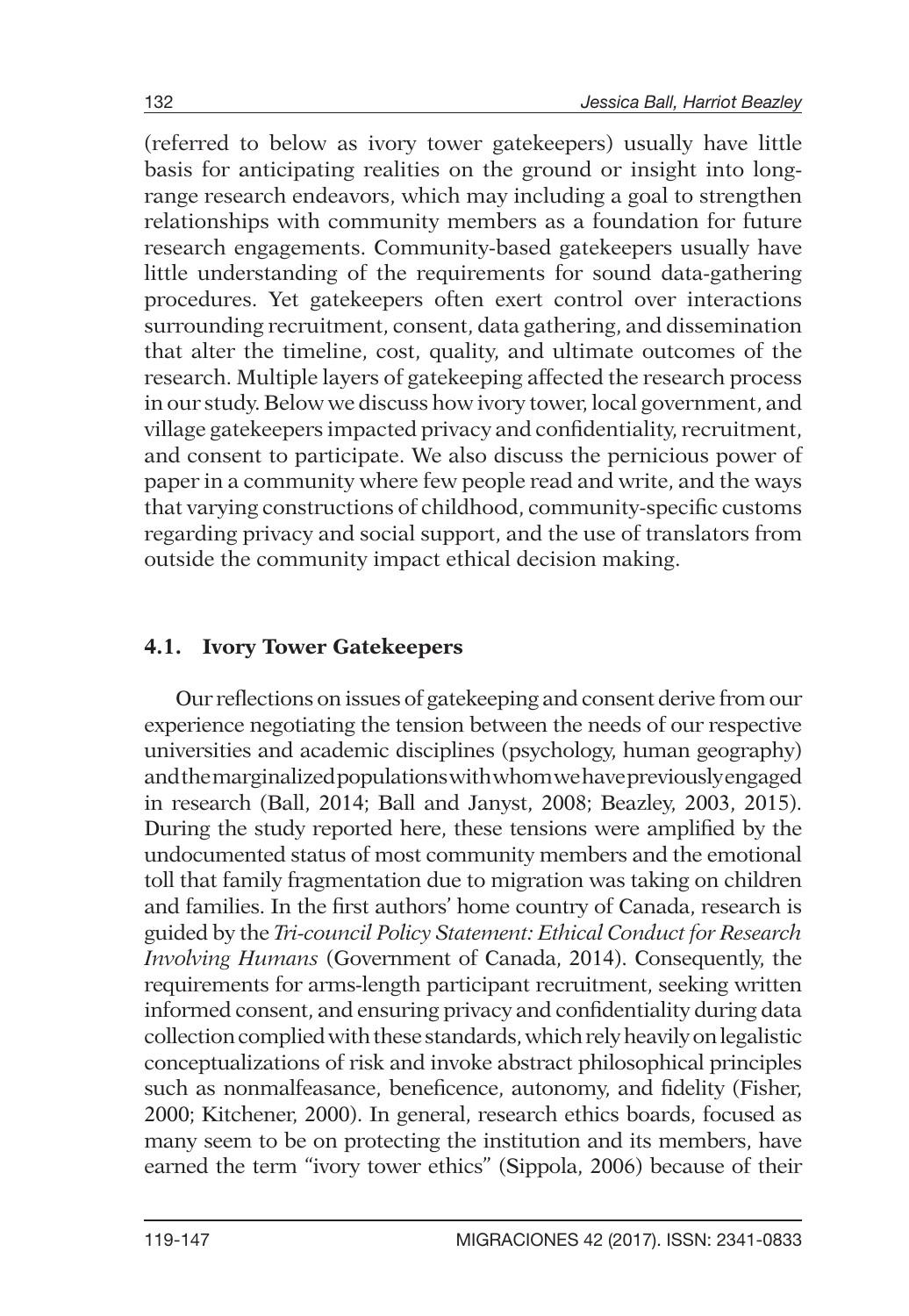lack of responsiveness to local situations. Once investigators are in the field, strict adherence to procedures deemed ethical by an academic institution located in a vastly different environment can impede, not only the ability to gather meaningful data, but investigators' sensitivity to local constraints and participants' varied and emerging needs and changing circumstances. In our community-engaged research with marginalized populations, we have found that an approach based on relational ethics with an emphasis on cultural safety and rights offers more promise for respectful, authentic engagements that minimize risk. Such an approach is especially useful in research involving transnational migrant populations who, like other marginalized populations, are vulnerable to being exploited as sources of "exotic" or surveillance data for research that leaves a trail of damage and no tangible benefit (Ball, 2005).

In the current study, the emotional potency of discussing reasons for lack of identity documentation, which centred on parents' mobility, absence, and lack of social capital, was sharply felt by participating children, mothers, and fathers. Therefore, as much as possible, our approach was guided by relational ethics at least as much as the ethics board requirement for privacy and confidentiality. Relational ethics requires an attitude of humility and respect, as well as concern for both the emotional wellness of each participant and the impacts of their interactions with the researchers, including the act of personal disclosure. Relational ethics requires consideration of the setting, the presence of onlookers, the possible need for social support by family or other community members during an 'individual interview', and ensuring participants' understanding of what will be done with any signed paperwork signed or audio-recorded personal information they disclosed. From both a relational ethics and rights perspective, each data-gathering encounter requires negotiation about the nature, scope, mode, and limits to personal disclosure based on each participant's values, needs, and expressed preferences.

### **4.2. Local Government Gatekeepers**

An Indonesian university and a provincial government office granted written permission to conduct our research. As we moved from village to village, each village head man asked to see this letter. This senior level of approval assured them that we were in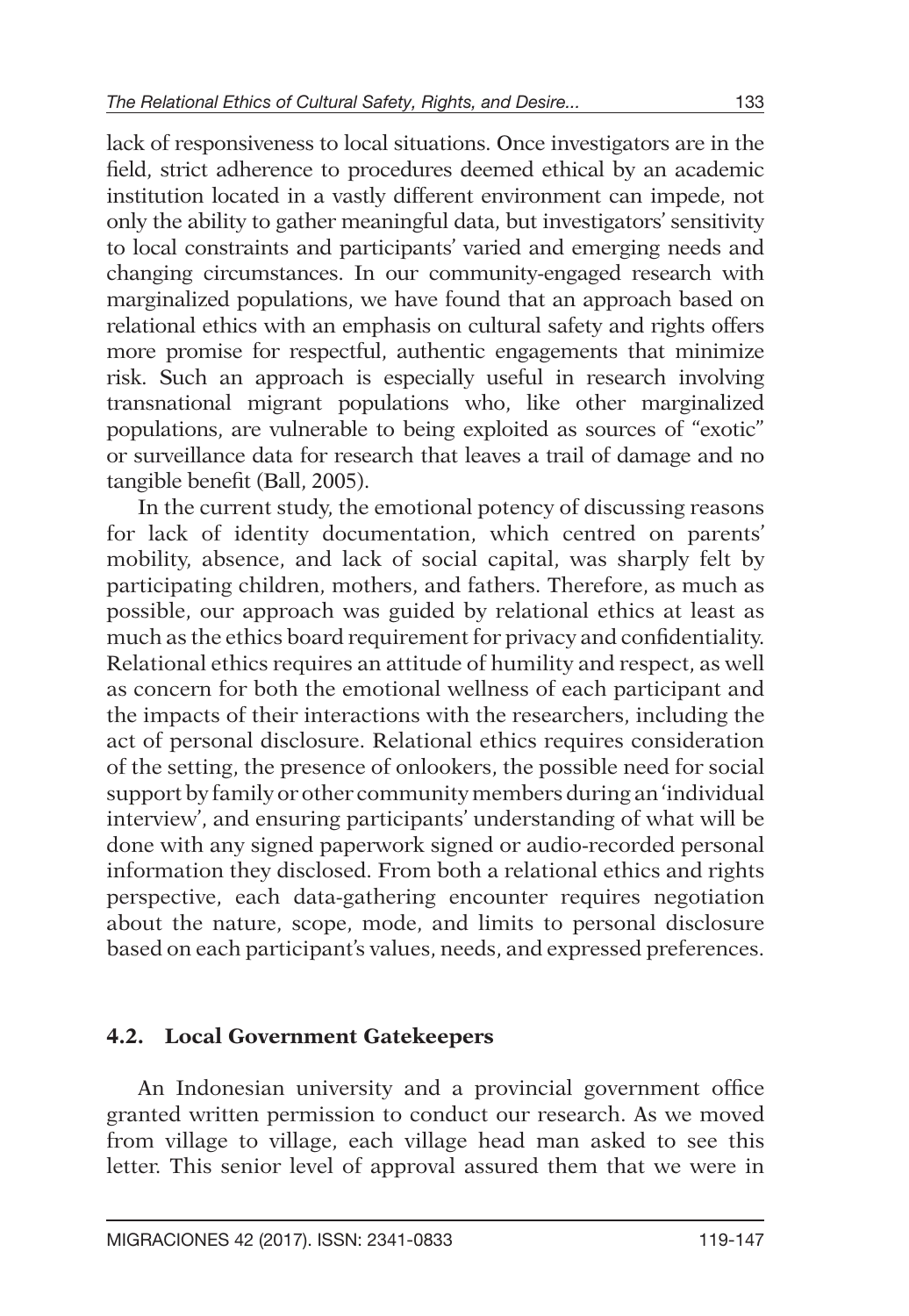compliance with state regimes governing who can collect information from what sources, and that they would not be side-stepping senior government authority if they allowed us to do the study in their villages. Government approval exercised the power of the state over community members' opportunities to communicate their experiences to outsiders and reinforced the gatekeeper role of male leaders in supervising data collection. In all community-engaged research, each procedural decision has implications that can protect or erode political, cultural, and personal safety and autonomy for community members. As well, every group of individuals is likely to contain diversity with respect to needs, goals, and criteria for judging cultural and personal safety. There is no panacea. What is considered normative from the perspective of gatekeepers may diverge from the perspectives of prospective research participants, and may even reinforce entrenched forms of oppression (Gasper, 1996). Considering this, we took every opportunity to engage prospective participants in dialogue about their perceptions of the study and its aims, methods, relevance to themselves, and so on. We sought insight about what a prospective participant might need from us to ensure that their participation was voluntary and the data collection procedures were comfortable and safe.

### **4.3. Village Gatekeepers**

To commence data collection, we were required to seek permission and accompaniment by village head men. A local council of village head men approved the research plan and eagerly offered their help. While accompaniment by community members may be required and can be an asset for successful field research, it can also be a liability. In our study, it helped to have the head men promote the study as a way to raise the visibility of difficult choices migrant parents face about birth registration and arranging alternative care for stay-behind children. At the same time, the head men held significant power over community members and the research team. For example, the village head men informed the research team that they would recruit participants for the focus groups, making it impossible to compose focus groups according to our original study design. "Arm's length" recruiting of prospective participants, valued by research ethics boards in the minority world,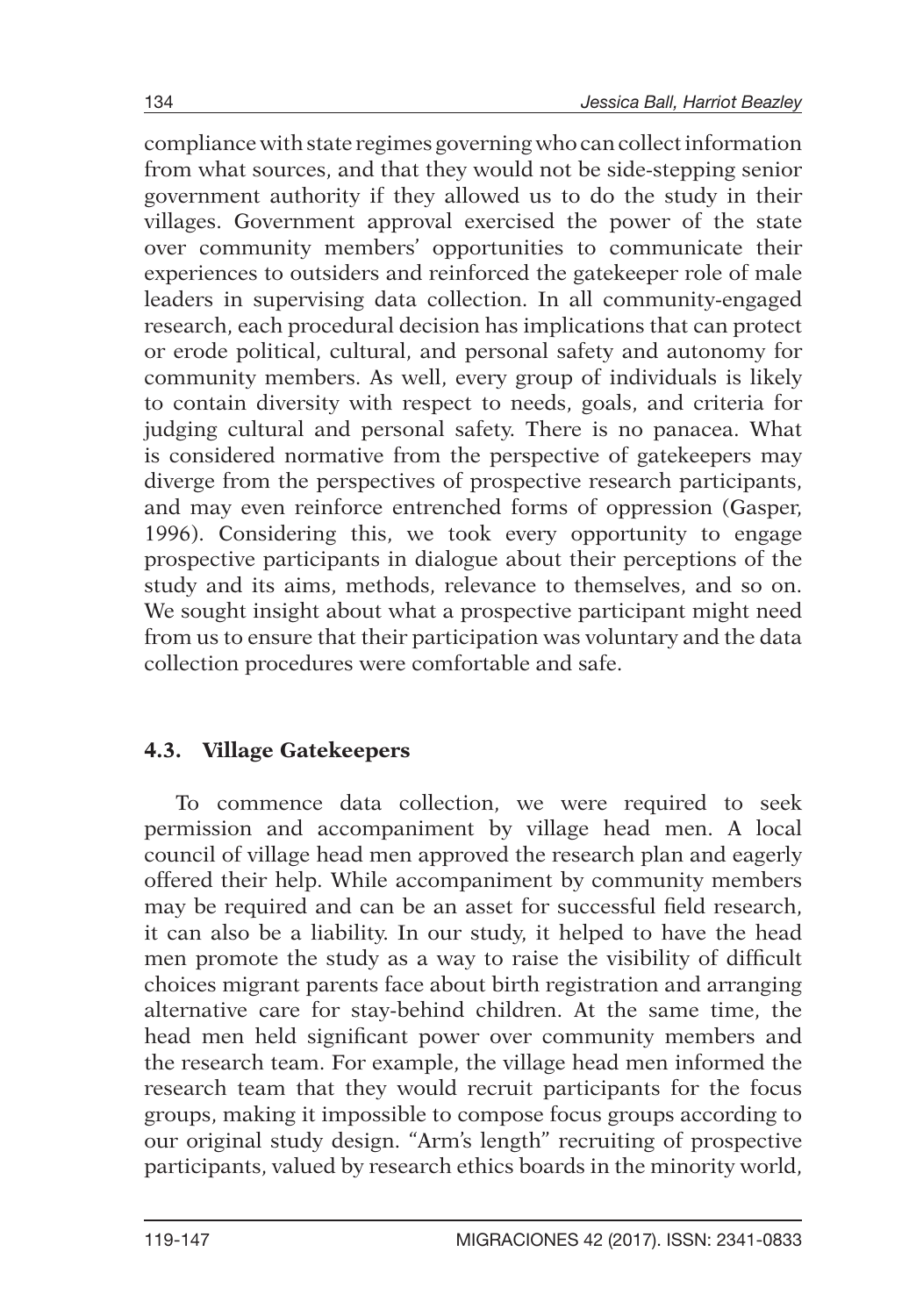meant yielding to a village leader who could essentially command people's participation. Although head men tacitly agreed to the recruitment criteria we provided, their own criteria for selecting villagers as prospective participants were never entirely clear to us. Their selective recruitment may have been driven by the potential for friends and relatives to receive an honorarium or their desire to highlight certain issues pertaining to birth registration or migration. We had no control over, and no way of verifying, how the village head men explained the study to prospective recruits, if anything was explained at all. Enforcement of social hierarchies, cultural mores, and interpersonal behavioural monitoring, particularly by village head men, made it difficult to know whether participant recruitment was representative, entirely voluntary, or free of repercussions. Ageist and gendered local cultural norms almost certainly made it particularly difficult for women and children to exercise free choice.

In contrast, toward the end of our field visit, when village head men had relaxed their surveillance, we engaged with curious community members directly, describing the study and the option to participate for those who had not already done so. This allowed a more equitable distribution of opportunity to decide whether to participate, informed and voluntary consent, and a more diverse sample of participants. We described the project and requested participation orally, only bringing out paperwork to request signatures on a consent form and a receipt for honorarium. The depth and scope of family members' narrative accounts were significantly greater in these later interviews than in earlier ones. These later family stories included tragic and emotional events but also narratives of hope and of joy about unexpected positive outcomes of family migration. Conversations were relaxed and punctuated by laughter. Some of the families suggested that we could understand their migration motives and family aspirations best if we talked while visiting the concrete homes they were constructing and met their mothers, grandmothers, and siblings who were variously helping with the building or with child care.

### **4.4. Constructions of Childhood**

In Lombok, the end of childhood is typically marked, not by age, but by migration, marriage, or both. Indeed, many rural Indonesians do not know their date of birth, but mark transitions across their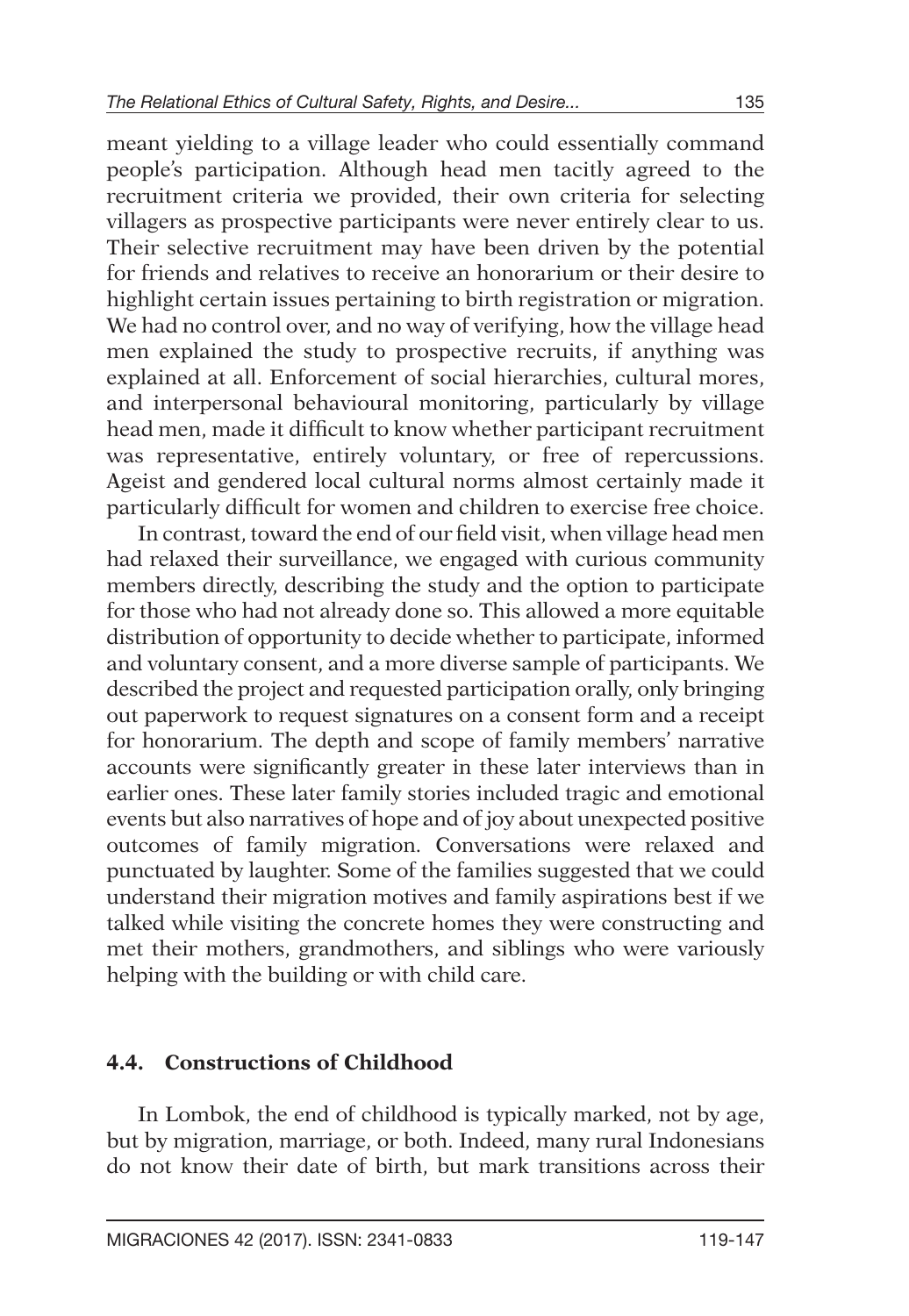lifespan based on critical events in their life or in the community. In the minority world, birthdates, chronological age, and agerelated criteria for sanctioned activities are highly significant. Many research ethics boards require consent by a parent or legal guardian of children 16 to 18 years old in order for them to participate in research. In Eastern Indonesia, most 18-year-olds are married with children of their own, and many have already divorced and migrated at least once for work overseas. In our study, we encountered many young mothers and fathers who, based on their age, would be legally construed as children in the minority world. Their experiences and insights regarding birth registration for their children were considered important for the study without seeking their parents' or guardians' consent. As well, in most of Indonesia, children of migrants typically remain in their community and often do not have a legal or primary guardian available to consent to their participation. Thus, we allowed an older sibling, or another older person who claimed to be related, to second a child's consent to participate.

## **4.5. The Pernicious Power of Paper**

In some rural Indonesian villages, typed paperwork is not frequently seen except for government forms, proclamations, exhortations, and instructions from various authorities. Against this background, the typed paperwork that we introduced to participants (e.g. participant information sheets and consent forms) had an immediate muting effect, triggering a wave of fear. This fear may have been exacerbated in part by Indonesia's political history of state violence, which has increased wariness of outside surveillance, combined with the fact that few community members complied with government requirements for documentation of identity, employment, or migration and were adept at avoiding government surveillance. Thus, cautiously affable interactions became nervous, formal occasions with waiting participants exchanging worried glances. In one instance, an adolescent boy who had sought us out to be interviewed became visibly shaken, his eyes filling with tears, when we unexpectedly passed around typed informed consent papers to be signed.

The paperwork for informed consent was required and approved by the first author's university research ethics board. Translated into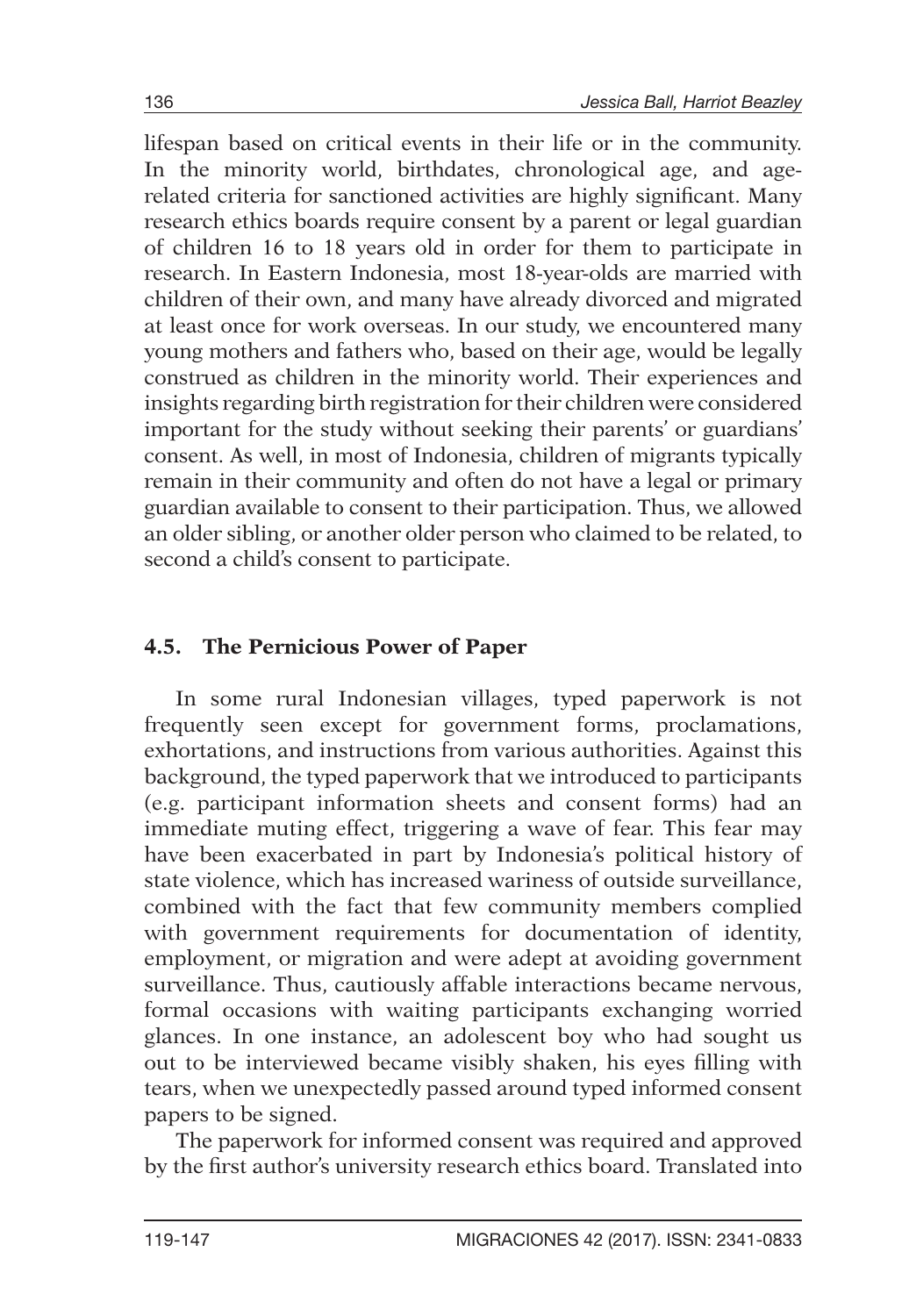simple Indonesian, the form described the project's purpose and the participants' rights, and used an innovative declaration page asking participants to indicate their understanding of and agreement to each part of the data collection and dissemination plan by circling an emoticon (smiling or frowning face) indicating "yes" or "no" and then signing their name. A similar approach has described in detail by Ruiz-Casares and Thompson (2016). The research ethics board requirement that participants also sign a receipt for their honorarium meant more fear-inducing paperwork. Although we had been told by government officers that the participating villages had achieved "one hundred per cent literacy," almost no one was able to read our paperwork. Many were unable to sign their names and used various marks to indicate consent. As the potency of paperwork became apparent, the research team shifted to an entirely oral and conversational process for determining informed consent, limiting paperwork to a single signature on a consent form and receipt. Based on this and similar experiences elsewhere, we consider exclusively oral and visual methods to obtaining meaningful informed consent to be a promising option with migrant communities in the majority world. Yet, these methods are strongly contingent on research integrity and are not a guarantee of voluntary and informed consent: they are as open to exploitive manipulation and to being falsely claimed as are more formal, written consent protocols. One solution is to audio-record conversations about consent and/or photograph participants making their mark on a diagrammatic consent form, but these strategies entail consent for the intrusiveness of audio or visual recording.

### **4.6. Privacy and Social Support**

Throughout the study we were challenged to respond to some participants' perceived risks associated with privacy and our own perceptions of risks from failing to provide privacy. Privacy is not a norm in many communities in the majority world, variously as a result of crowding, close interdependency, an ideology of collectivism, social control, or other factors.

Relational ethics entails the possibility of different arrangements for different participants. The original research plan was to interview primary caregivers and at least one child separately to obtain their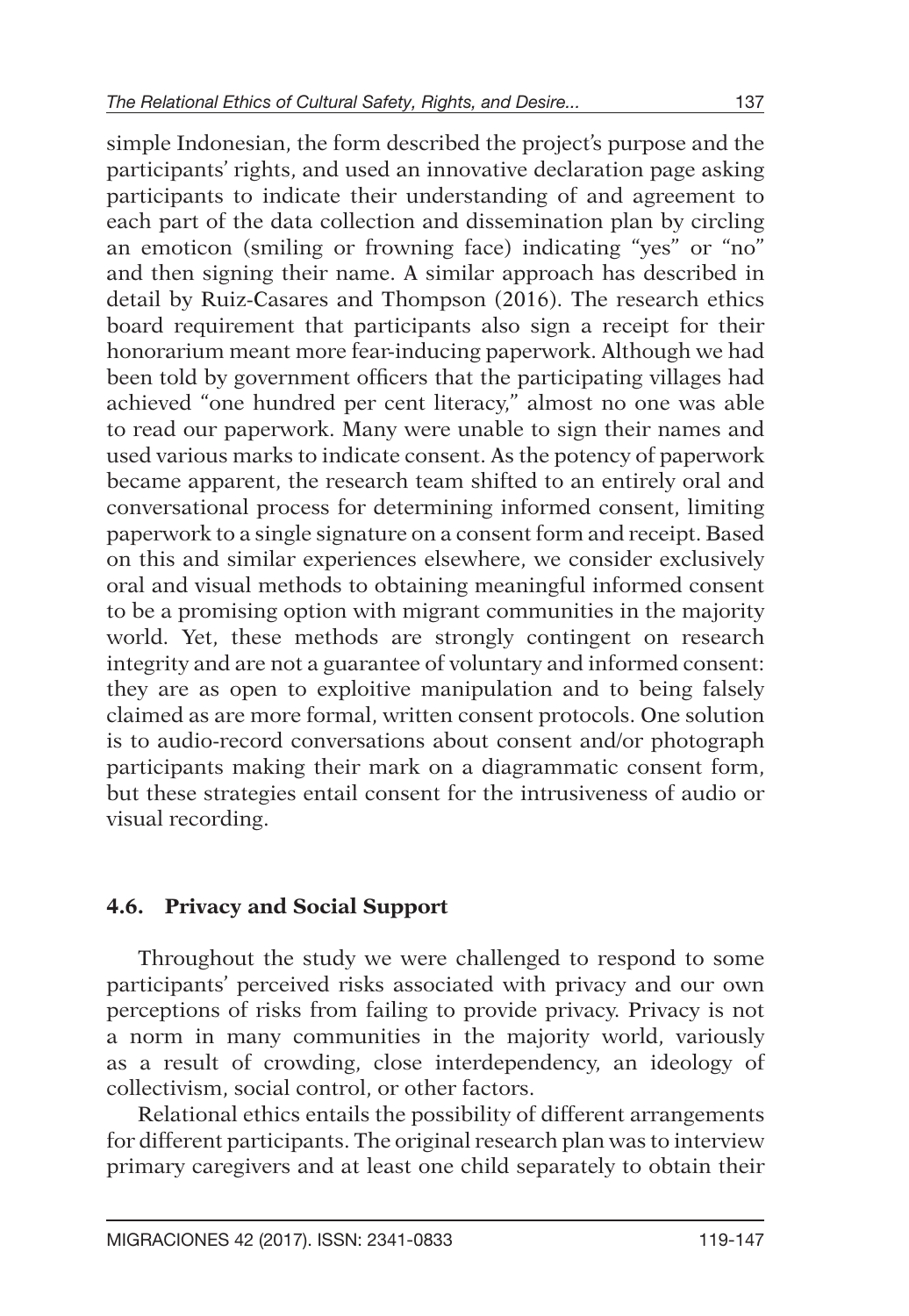potentially differing views of birth registration and experiences of migration. However, in the interviews, most participants, especially children and youth, made it clear they did not wish to be alone with the interviewers. First, it was taboo for older adolescent and adult men to be alone with the all-female research team. Second, with the strong emphasis on social cohesion, mutual helping, and interpersonal monitoring, it was socially incongruous to hold private meetings on matters—like birth registration and care for children during migration—that affect the whole community. Third, most children in the villages were in the care of grandparents or alternative caregivers who closely guarded their wards around strangers. These guardians expressed that their role extended to being present to protect and monitor the child in their care throughout the child's meeting with us.

For example, one adolescent who sought to be interviewed was accompanied by his frail grandmother and two aunts, his older brother, his sister, her husband, their young child, and their baby. Additionally, over 30 villagers crowded into the space between the home where the interview was conducted and the aunt's adjacent home. Ultimately, nine family members joined the conversations, initially focused on the boy's experiences of never living with his migrating mother or father, his acute perception of an emotional hole in the centre of his large family, his longing and loneliness, and his desire to remain in his village forever and to find work close to home when he becomes a father. Family members contributed details about the family's involvement in migration, the lack of reasonable access to birth registration, and the family's fourgeneration involvement in undocumented migration, indebtedness to brokers, and unauthorized employment. A similar situation transpired in an interview with an adolescent girl, who welcomed her mother, stepfather and her two half-brothers to sit with her during her interview. This lack of privacy did not seem to inhibit the young people from sharing some of their stories, including disclosures about their animosities, hurt feelings, longings, and aspirations, but we cannot know what was withheld. In both of these examples, the informed consent process was oral, with minimal signature requirements, and no translator was present.

In the intricately structured social systems within hamlets and villages in Lombok, social behaviour is vigorously regulated by moral codes identified as Sasak and Muslim, with rigidly gendered rules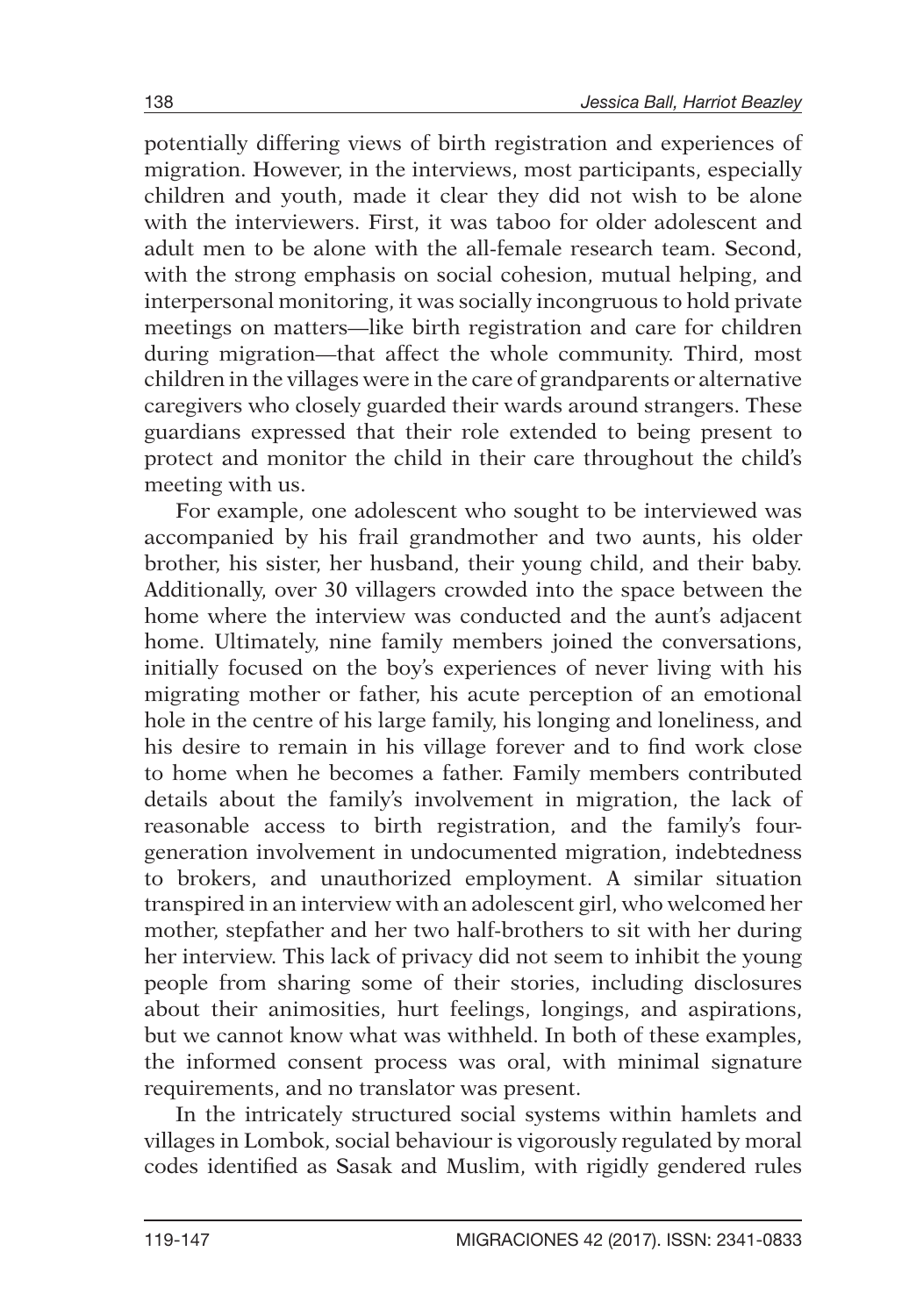for behaviour and high expectations of maintaining the honour or "face" of one's extended family. The omnipresence of others is expected, especially for women and children. These social principles are enacted by villagers, from grandparents to children, through pervasive oversight of one another and reinforced through social stigma and other negative repercussions for violations of cultural and religious mores. Thus, it was unsurprising when large gatherings of villagers followed the research team, partly because as outsider researchers we were a novelty, but also as a form of surveillance both for us and for those who engaged with us. All the villagers knew who had participated in a focus group or interview and the amount of honorarium they had received. In many cases, they also knew what participants had said in focus groups because they were overheard by village members, often including the head man, his wife and children, grandparents, and curious passersby. In an effort to provide privacy for participants, we requested indoor meeting spaces. However, in rural Lombok, many walls consist only of loosely woven bamboo that is neither soundproof nor opaque. Thus, for example, during a focus group with 12-year-old girls and boys organized by a village head man and hosted inside his home, the novel occasion elicited growing numbers of onlookers clinging to the bamboo and wire screens. leaning in to hear, while we urged onlookers to stay a bit back and keep voices low. Similar challenges are described by Ahsan (2009) during her study, where intergenerational power relations within research settings variously impeded children's access to the research, voluntary participation, and privacy.

In our study, recruitment and arrangements for focus groups by adult gatekeepers may have reinforced processes of stigmatization for stay-behind children and for families with difficult migration histories. For example, at the beginning of our first focus group, hosted on the raised bamboo sitting hut in the compound of the village head man's home, the head man introduced each participant, not by name, but as specimens of various categories of families involved in transnational migration: "this one has her husband overseas, this one has both parents overseas, this one has a husband overseas and she is pregnant and husband never calls, never sends money…." The head man constantly interposed with comments. For example, an adolescent girl explained that her mother was working overseas and her father lived in a nearby village and "is a bit stressed." The head man interjected: "Crazy. Her father is not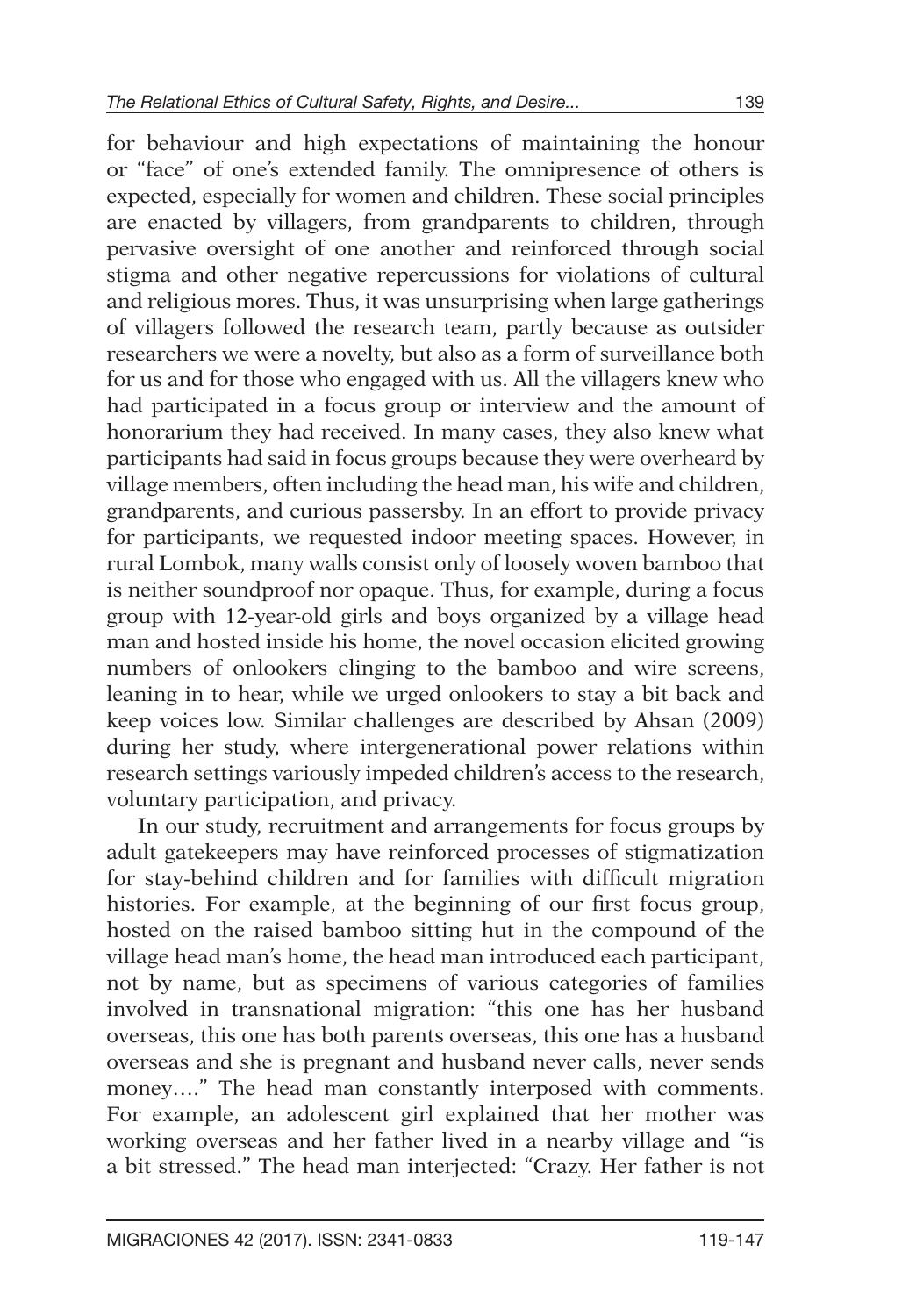normal—a crazy person." The girl appeared very embarrassed and we were concerned that she had felt shamed by this allegation. We perceived it would be inappropriate to ask the head man to leave, since he had hosted the focus group on his own veranda. Also, his cooperation was needed for all future research arrangements in the area, since he was closely linked with a tightly knit group of head men in neighbouring villages. On other occasions, head men, other male onlookers, and male participants interrupted after women or girls spoke, introjecting what they thought were more correct or complete responses.

The presence of village head men also necessitated constant maneuvering to provide choice for participants regarding privacy and confidentiality and to encourage authentic accounts. The head men's dismissive responses to young people's self-reports about the emotional impacts of parents' migration obstructed authentic, free-flowing interactions. This power imbalance was physically embodied: interactions between participants and research team members took place with everyone seated on the floor, while village head men, dressed in government uniforms, and their male associates stood or sat in chairs near the research gathering. The milieu was reminiscent of Twum-Danso's (2009) description of her research with children in Ghana, illustrating how society's inherent social and cultural values regulate adult-child interactions in ways that can limit children's authentic participation in research.

### **4.7. Translators**

The presence of translators who were strangers to villagers and perhaps even more suspect than foreigners hindered the trustbuilding process. We needed to emphasize that translators were not working for the government, would not report unauthorized migration or other legal transgressions disclosed by participants, and were bound by ethics of research, including protection of anonymity and confidentiality.

Translators were selected for their proficiency in the local ethnic minority language, Sasak; however, the presence of a collegeeducated urban person conversant in their language appeared to be uncomfortable for many interviewees. The translators were steeped in a hierarchical social structure within which it is normative to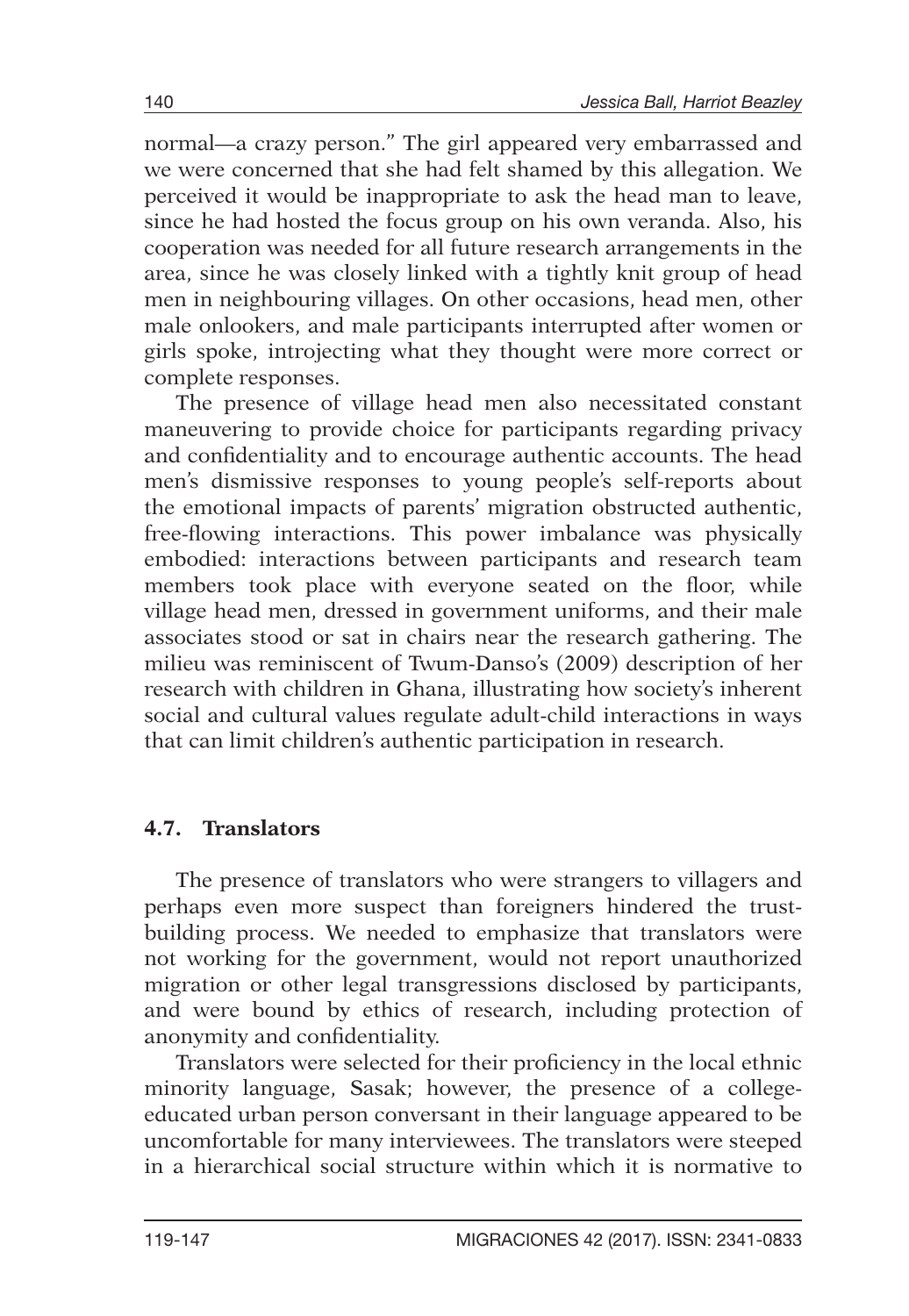question the accuracy of reports by less educated, lower status, rural people and to speak for them as if they cannot speak for themselves. The translators needed to be sensitized and exhorted to demonstrate respect and specifically to stop interrupting or answering questions for children before children had a chance to speak for themselves.

### **5. Relational Ethics and Responsive Practice**

As others have argued (e.g. Hammersley, 2009; Sippola, 2006), unwavering adherence to the legalistic perspective prevailing in minority world research ethics does not necessarily ensure that participants will be treated in a respectful, emotionally and culturally safe way. This seems especially so in majority world contexts where the psychosocial foundations of wellness may be unknown. Abebe and Bessell (2014) argue that "the drive for guidelines and processes to promote ethical research with children has resulted in a multilayered bureaucratic process, running the risk of creating a formulaic, 'tick-a-box' mentality, rather than promoting a carefully considered set of professional values and behaviours" (p. 127). Relational ethics is responsive to local codes of conduct, needs, and goals, informed by human rights, guided by professional competence, supported by the capacity to be a nimble methodologist, and inspired by a commitment to adapt data collection procedures to emergent needs and explicit demands in the field.

We view ethical practice in the context of children, youth, and families involved in migration as aspirational and occurring as an unfolding series of outcomes arising from the negotiated spaces of on-the-ground ethical research praxis. In the study described in this article, ethical practice in situ was constantly reconceptualized through a process of reflection. We reflected inward on our own presuppositions, precommitments, self-knowledge, and capacity for responsive research methods. We also reflected outward on the cultural, socio-historical, political, and geographic contexts, on community members' limited prior exposure to the idea of research and researchers, and on events that migrant family members reported had shaped their experiences, decisions, and views. Like all developmental and cross-cultural engagements, the process was dynamic and organic.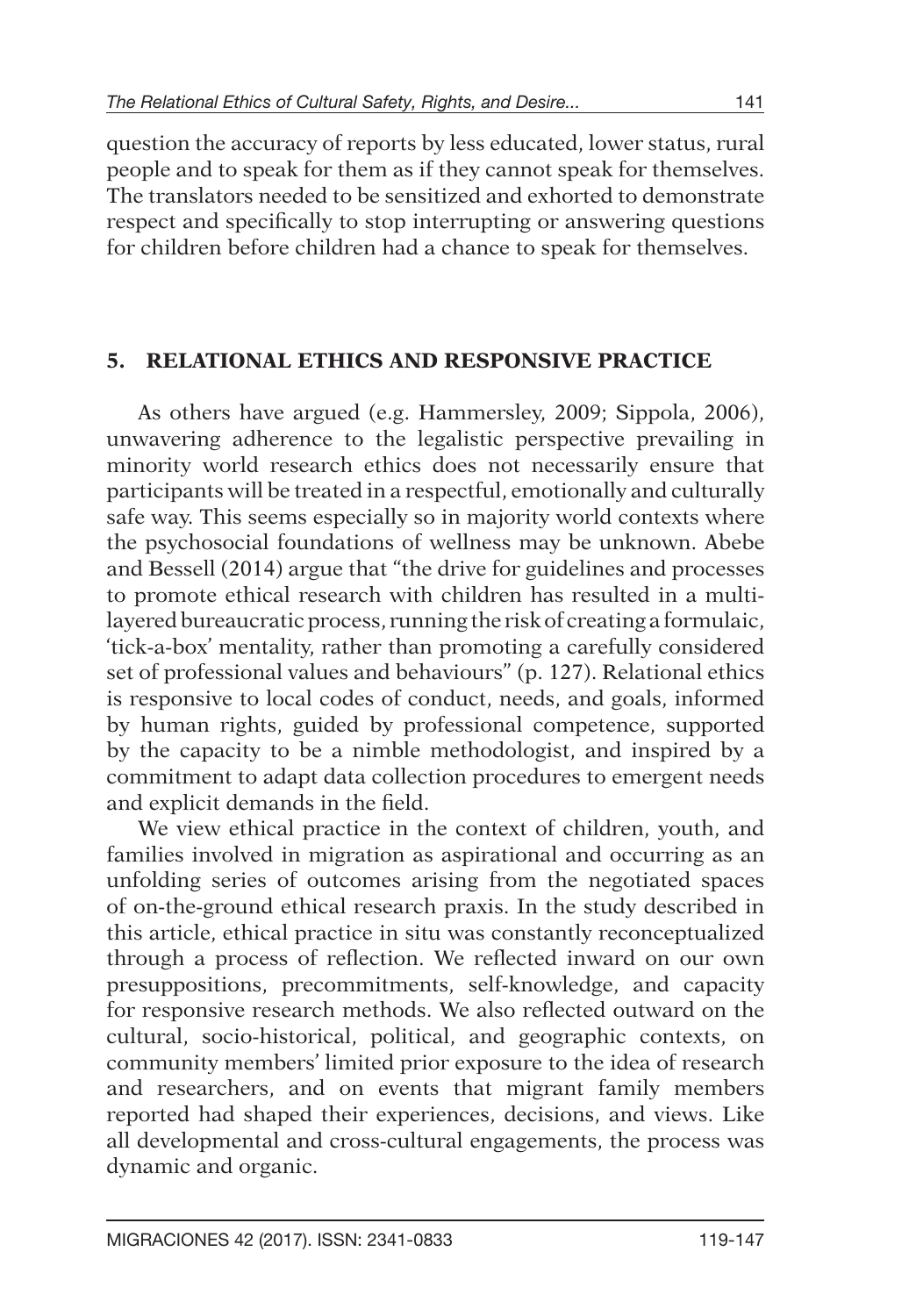An example illustrates this dynamic process. Our study could easily have become an exposé of barriers created by government bureaucracies that ignore the challenges faced by migrant families, and by civil registry officers, who are widely known to extort, exploit, and intimidate prospective registrants, particularly those who are already vulnerable. Although some of our questions explored these barriers, we also explored how families involved in migration manage their everyday lives, what they look forward to, and what they would like their local and national leaders to do to promote their well-being. Some of the children offered moving stories about caring for younger siblings, helping their grandparents, playing with peers while collecting water at the river, and doing their best in school. They offered vignettes about successes, such as teaching a sibling a new skill, and about welcomed changes in their village, such as having pipes laid to bring in fresh water. One child offered a song about love and hope. Most of the children expressed their longing for their mother or father to return home so they could know their parent was safe and could feel their parent's love. Others looked forward to talking with parents on the family's mobile phone. One girl expressed her delight at ending up with "two fathers" because her birth father returned from overseas with a new wife, while her mother had found a new husband. She talked about the bounty of having a choice of two households and having a bigger family because of her father's long migration journey. Though longing for more time with their parents, the children also demonstrated their emotional control, psycho-social resilience, realism, and capacity for joy. Far from being hopeless, many children conveyed some image of themselves in the future, as singers, doctors, wives, fathers, and, some said, as migrants. Some children looked forward to becoming a teacher or nurse so they could find work locally and not have to migrate. Most children said that government leaders should create jobs locally so that their parents and they would not have to migrate. Engaging children in these kinds of conversations was our attempt to provide balance in what we were asking them to articulate, rather than only asking questions that might elicit representations of themselves as deficient, damaged, or hopelessly trapped in a multigenerational legacy of "desperate migration" (Stark, 1991). This strategy was part of the depathologizing ethic of desire-based research (Tuck, 2009).

The overriding goal of our relational ethics is to do no harm, to engage in practices that are culturally safe, and to amplify participants'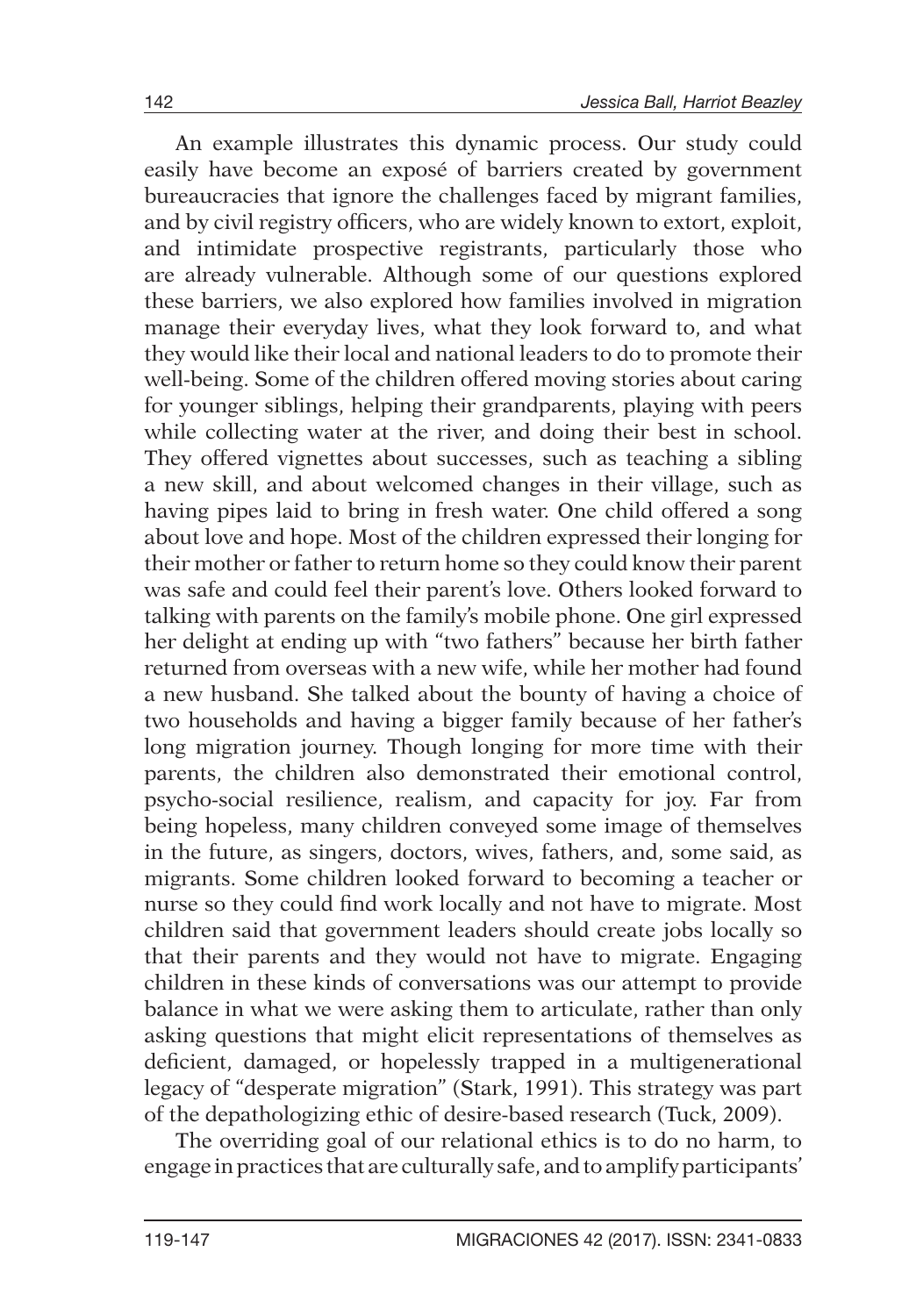meaning making, positive reasoning, and aspirations, as well as their challenges. Whereas research ethics boards in the minority world assume the possibility of control over research practices, in community-engaged research, there is significant unpredictability, as in our study with a highly mobile, marginalized population that functions largely outside government-sanctioned frameworks and institutions of privilege. Community-engaged research involves numerous gatekeepers and intermediaries as well as the day-to-day uncertainties of gaining access to individuals who are highly mobile. As described, many circumstances beyond our control impacted the study. We cannot know how many willing community members may have been excluded by local gatekeepers, or how many community members felt compelled to participate for reasons unknown to us.

While there is no single, unified conception of "best" ethical praxis with mobile communities, and outcomes cannot be guaranteed, there are promising practices, and human rights that are not negotiable (Alderson and Morrow, 2011; Bhabha, 2011). Non-oppressive research that seeks to do no harm and yield benefit is performative. It is enmeshed in activism and demands continual interrogation of the research setting, the research process, and outcomes as they unfold (Bushin, 2007; Swadener and Mutua, 2007). Engagements with minority-world research ethics boards, in-country gatekeepers, and children and families in communities will always be marked by alternating periods of disequilibrium as new challenges arise and relative equilibrium as researchers, children, and families build culturally safe relationships and engage in mutual decision making about productive knowledge creation.

#### **REFERENCES**

- Abebe, T. (2009): «Multiple methods, complex dilemmas: negotiating socioethical spaces in participatory research with disadvantaged children». *Children's Geographies, 7*(4), pp. 451-465.
- ABEBE, T. and BESSELL, S. (2014): «Advancing ethical research with children: critical reflections on ethical guidelines». *Children's Geographies, 12*(1), pp. 126-133.
- Ahsan, M. (2009): «The potential and challenges of rights-based research with children and young people: Experiences from Bangladesh». *Children's Geographies, 7*(4), pp. 391-403.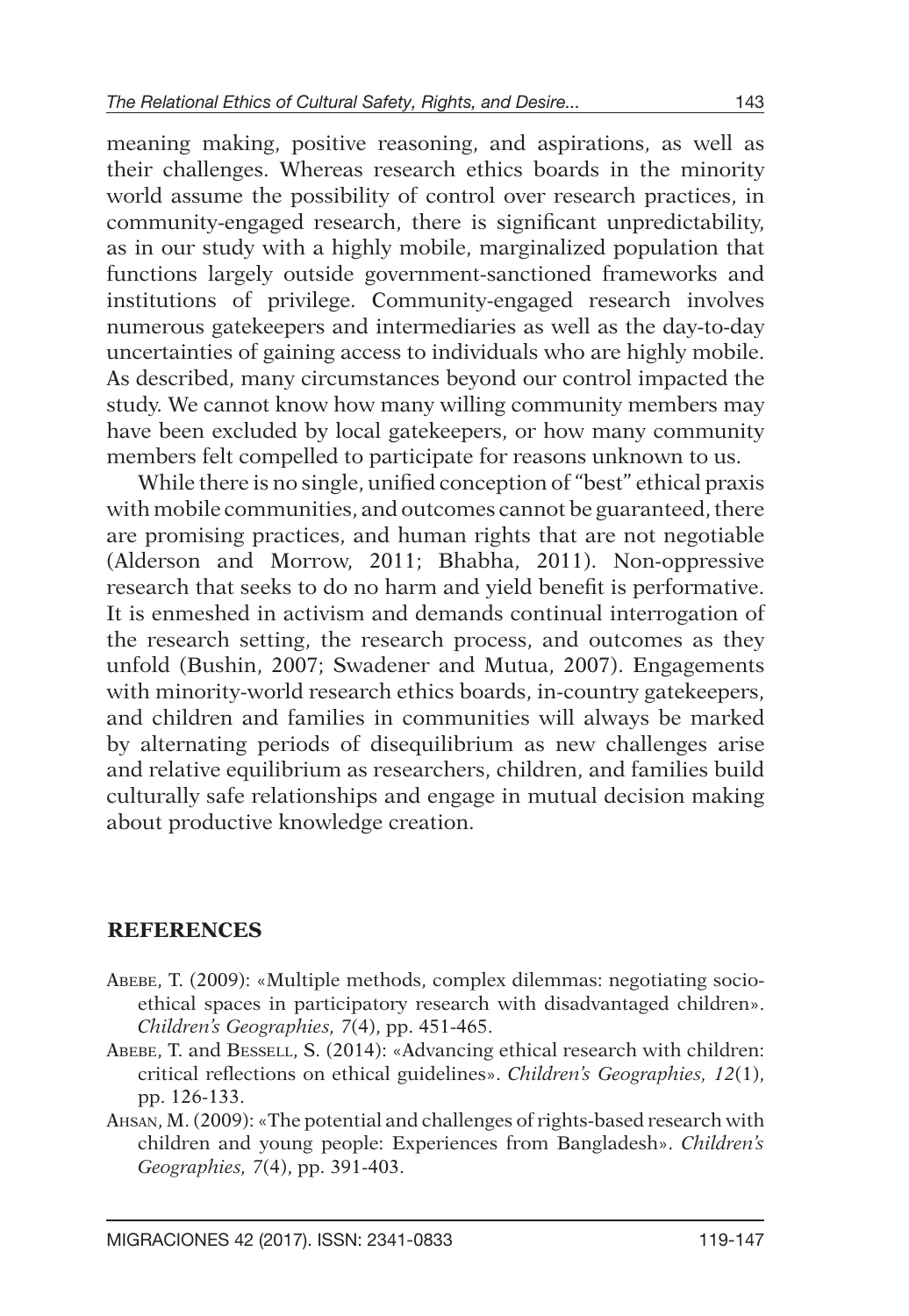- Alderson, P. and Morrow, V. (2011): *The ethics of research with children and young people: A practical handbook.* London, England, SAGE.
- Australia Indonesia Partnership for Justice. (2014): *Indonesia's missing millions: AIPJ baseline study on legal identity.* Jakarta, Indonesia, DFAT, PEKKA and PUSKAPA UI.
- Baldassar, L. and Merla, L. (2013): *Transnational families, migration and the circulation of care: Understanding mobility and absence in family life.*  London, England, Routledge.
- Ball, J. (2005): «Nothing about us without us»: Restorative research partnerships involving Indigenous children and communities in Canada». In A. Farrell (Ed.), *Exploring ethical research with children,* Maidenhead, England: Open University Press/McGraw-Hill Education, pp. 81-96.
- Ball, J. (2008): *Creating cultural safety in health care for marginalized and migrant populations.* Presentation to the British Columbia First Nations Health Authority, Vancouver, BC.
- BALL, J. (2014): «On thin ice: Managing risks in community-university research partnerships». In C. Etmanski, T. Dawson, and B. Hall (Eds.), *Learning and teaching community-based research: Linking pedagogy to practice.* Toronto, Canada, University of Toronto Press. pp. 25-44.
- BALL, J.; BUTT, L. and BEAZLEY, H. (2017): «Birth registration and protection for children of transnational labor migrants in Indonesia». *Journal of Immigrant & Refugee Studies, 15*(3), pp. 305-325.
- Ball, J.; Butt, L., Beazley, H. and Fox, N. (2014): *Advancing research on «stateless children»: Family decision making and birth registration among transnational migrants in the Asia-Pacific region*. Working paper series on Migration and Mobility, Centre for Asia Pacific Initiatives, University of Victoria, Canada. Retrieved from: http://www.uvic.ca/research/centres/ capi/assets/docs/working-paper/Butt\_etal\_Working\_Paper\_2.pdf
- Ball, J. and Janyst, P. (2008): «Enacting research ethics in partnerships with Indigenous communities in Canada: «Do it in a good way.» *Journal of Empirical Research on Human Research Ethics, 3*(2), pp. 33-51.
- Ball, J. and Peltier, S. (2011): *Cultural safety, relevance and effectiveness of speech and language services to Indigenous young children*. Compendium of Promising Practices in Aboriginal Maternal/Child Health. Ottawa, Canada, Canadian Paediatric Society/American Academy of Pediatrics.
- Beazley, H. (2003): «The construction and protection of individual and collective identities by street children and youth in Indonesia». *Children, Youth and Environments, 13*(1), pp. 105-133.
- Beazley, H. (2015): «Multiple identities, multiple realities: Children who migrate independently for work in Southeast Asia». *Children's Geographies, 13*(3), pp. 296-309.
- Beazley, H., Bessell, S., Ennew, J., and Waterson, R. (2009): «The right to be properly researched: Research with children in a messy, real world». *Children's Geographies, 7*(4), pp. 365-378.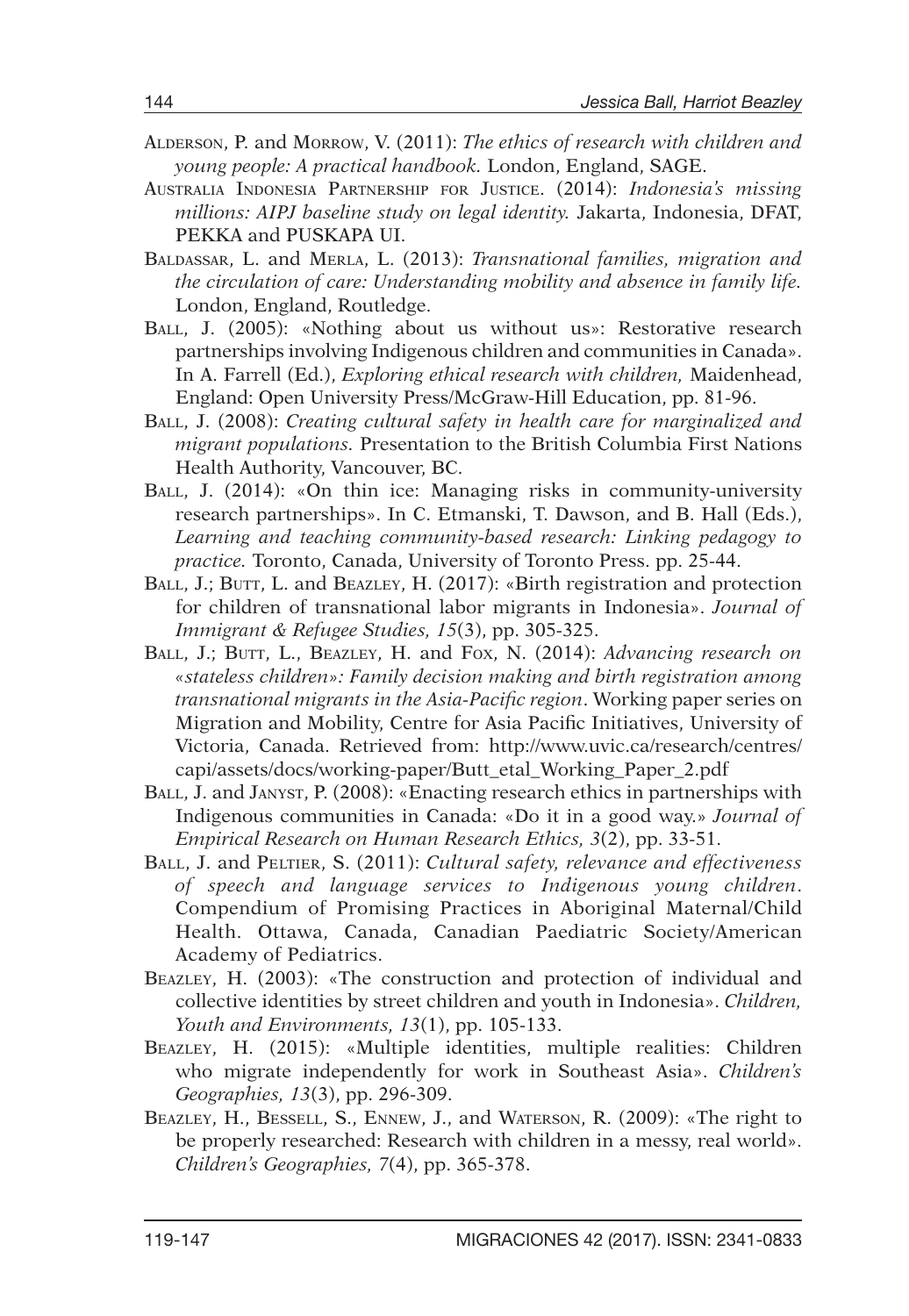- Beazley, H., Bessell, S., Ennew, J. and Waterson, R. (2011): «How are the human rights of children related to research methodology?» In A. Invernizzi and J. Williams (Eds.), *The human rights of children: From visions to implementation* (pp. 159-178). Oxford, England, Ashgate.
- BESSELL, S. (2015): «Rights-based research with children: Principles and practice». R. Evans, L. Holt, and T. Skelton (Eds.). *Geographies of children and young people. Volume 2: Methodological approaches.* (pp. 1-18). Springer.
- Bessell, S., Beazley, H. and Waterson, R. (2017): «The methodology and ethics of rights-based research with children». In A. Invernizzi, M. Liebel, B. Milne, and R. Budde (Eds.) *«Children out of place» and human rights* (pp. 211-231), Vol. 15 of the series Children's Well-being: Indicators and Research. Geneva, Switzerland, Springer International.
- Bhabha, J. (Ed.), (2011): *Children without a state: A global human rights challenge.* London, England, MIT Press.
- Bushin, N. (2007): «Interviewing with children in their homes: Putting ethical principles into practice and developing flexible techniques». *Children's Geographies, 5*(3), pp. 235-251.
- BUTT, L., BALL, J. and BEAZLEY, H. (2015): *Transnational migrant families, child statelessness, and decision about birth registration: Implications for policy and practice in Indonesia.* Occasional Paper Series on Migration and Mobility, Centre for Asia Pacific Initiatives, University of Victoria, Canada. Retrieved from: http://www.uvic.ca/research/centres/capi/assets/docs/mmp-reports/ Transnation\_Stateless\_June 2015\_v2.pdf
- Ennew, J., Abebe, T., Bangyani, R., Karapituck, P., Kjorholt, A. T. and Noonsup, T. (2009): *The right to be properly research: How to do rights-based, scientific research with children. A set of ten manuals for field researchers.* Bangkok, Thailand, Black on White Publications, Norwegian Center for Child Research, and World Vision International.
- Fisher, C. B. (2000): «Relational ethics in psychological research: One feminist's journey». In M. Brabeck (Ed.), *Practicing feminist ethics in psychology.* Washington, DC, American Psychological Association, pp. 125-142.
- Gasper, D. (1996): «Culture and development ethics: Needs, women and western theories». *Development and Change, 27*, pp. 627-661.
- Government of Canada. (2014): *Tri-council policy statement: Ethical conduct for research involving humans.* Retrieved from: http://www.pre.ethics. gc.ca/eng/policy-politique/initiatives/tcps2-eptc2/Default/
- Graham, E., Jordan, L. P., Yeoh, B. S. A., Lam, T., Asis, M., and Su-Kamdi. (2012): Transnational families and the family nexus: Perspectives of Indonesian and Filipino children left behind by migrant parents. *Environment and Planning A*, *44*(4), pp. 793-815. doi: 10.1068/a4445
- Hammersley, M. (2009): «Against the ethicists: On the evils of ethicism»*. International Journal of Social Research Methodology, 12*(3), pp. 211-225.
- Hugo, G. (2008): «Migration in Indonesia: Recent trends and implications». In P. Graham (Ed.), *Horizons of home: Nation, gender, and migrancy in island Southeast Asia.* Clayton, Monash Asia Institute, pp. 45-70.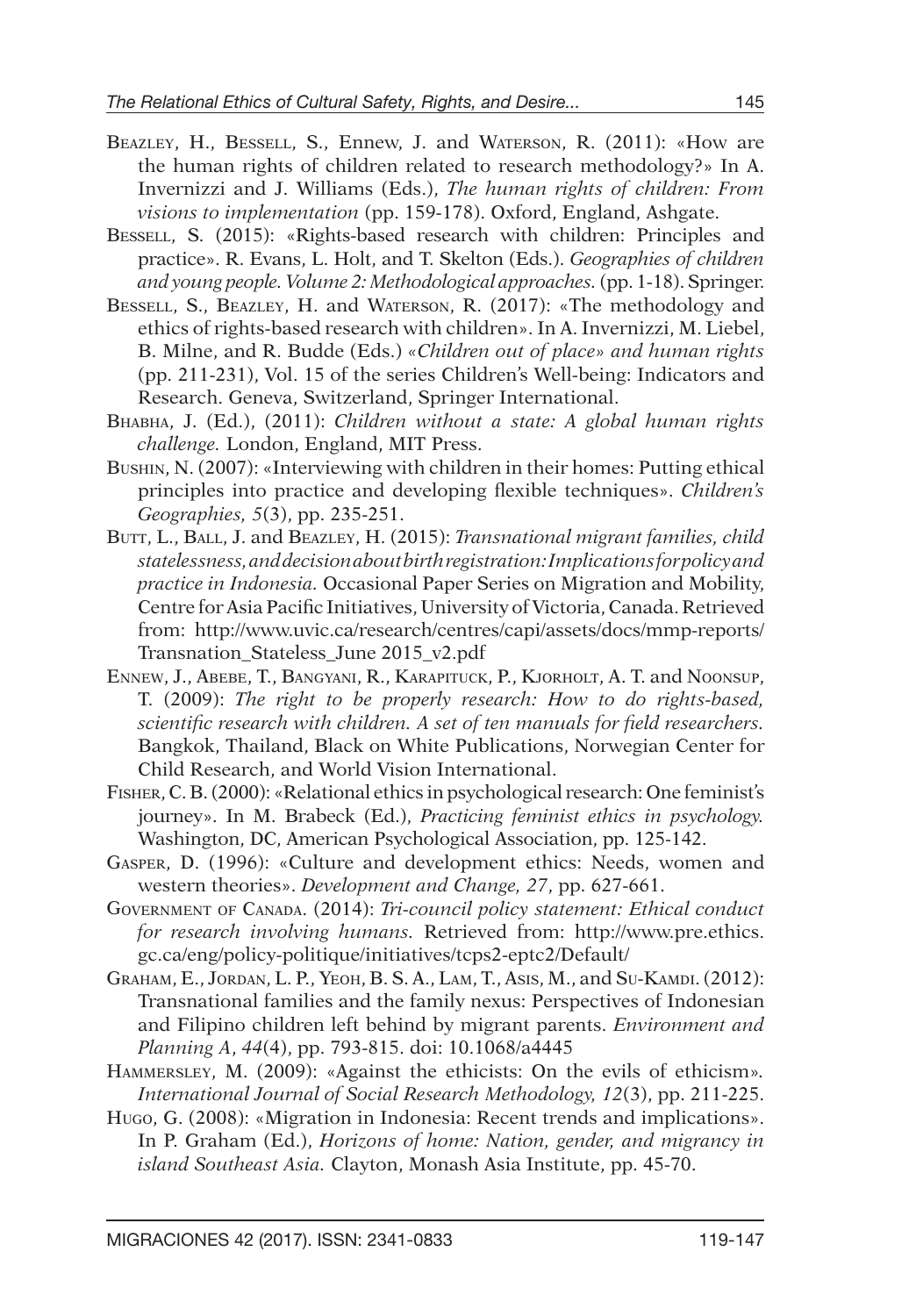- Hugo, G. and Ukwatta, S. (2010): «Sri Lankan female domestic workers overseas: The impact on their children». *Asian and Pacific Migration Journal, 19*(2), pp. 237-263.
- International Labour Organisation (2013): *Better protecting Indonesian migrant workers through bilateral and multilateral agreements*. Retrieved from: http:// www.ilo.org/jakarta/info/public/pr/WCMS\_212738/lang–-en/index.htm
- Kitchener, K. S. (2000): *Foundations of ethical practice, research, and teaching in psychology.* Mahwah, NJ, Lawrence Erlbaum.
- LINDQUIST, J. (2010): «Labour recruitment, circuits of capital and gendered mobility: Reconceptualizing the Indonesian migration industry». *Pacific Affairs, 83*(1), pp.115-132.
- LINDQUIST, J., XIANG, B. and YEOH, B. S. A. (2012): «Opening the black box of migration: Brokers, the organization of transnational mobility and the changing political economy in Asia». *Pacific Affairs, 85* (1), pp. 7-19.
- Lubis, S. (2014): *The well-being of children left by their mothers who become migrant workers: Study case in two districts in Indonesia.* Jakarta, Indonesia, SMERU Research Institute.
- Lutz, H. and Palenga-Mollenbeck, E. (2012): «Care workers, care drain, and care chains: Reflections on care, migration, and citizenship». *Social Policy, 19*(1), pp. 15-37.
- Papps, E. and Ramsden, I. (1996): «Cultural safety in nursing: The New Zealand experience». *Journal for Quality in Health Care, 8*(5), pp. 491-497.
- Ruiz-Casares, M. and Thompson, J. (2016): «Obtaining meaningful informed consent: Preliminary results of a study to develop visual informed consent forms with children». *Children's Geographies, 14*(1), pp. 35-45.
- Sippola, L. (2006): «Ivory tower ethics: Potential conflict between community organizations and agents of the Tri-Council». In B. Leadbeater, E. Banister, C. Benoit, M. Jansson, A. Marshall, and T. Riecken (Eds.), *Ethical issues in community-based research with children* Toronto, Canada, University of Toronto Press. pp. 111-135.
- Smye, V. and Browne, A. (2002): Cultural safety and the analysis of health policy affecting Aboriginal people. *Nurse Researcher, 9*(3), pp. 42-56.
- Stark, O. (1991): *The migration of labor.* Cambridge, England, Basil Blackwell.
- Swadener, B. B. and Mutua, K. (2007): «Decolonizing research in crosscultural contexts». In J. A. Hatch (Ed.), *Early childhood qualitative research* New York, NY, Taylor and Francis, pp. 185-205.
- Swadener, B. B. and Polakow, V. (2011): «Introduction to the special issue on children's rights and voices in research: Cross-national perspectives». *Early Education and Development, 22*(5), pp. 707-713.
- Tuck, E. and Fine, M. (2007): «Inner angles: A range of ethical responses to/with Indigenous and decolonizing theories». In N. Denzin and M. Giardina (Eds.), *Ethical futures in qualitative research: Decolonizing the politics of knowledge* Walnut Creek, CA, Left Coast Press, pp. 45-168.
- Tuck, E. (2009): «Suspending damage: A letter to communities». *Harvard Educational Review, 79*(3), pp. 409-427.